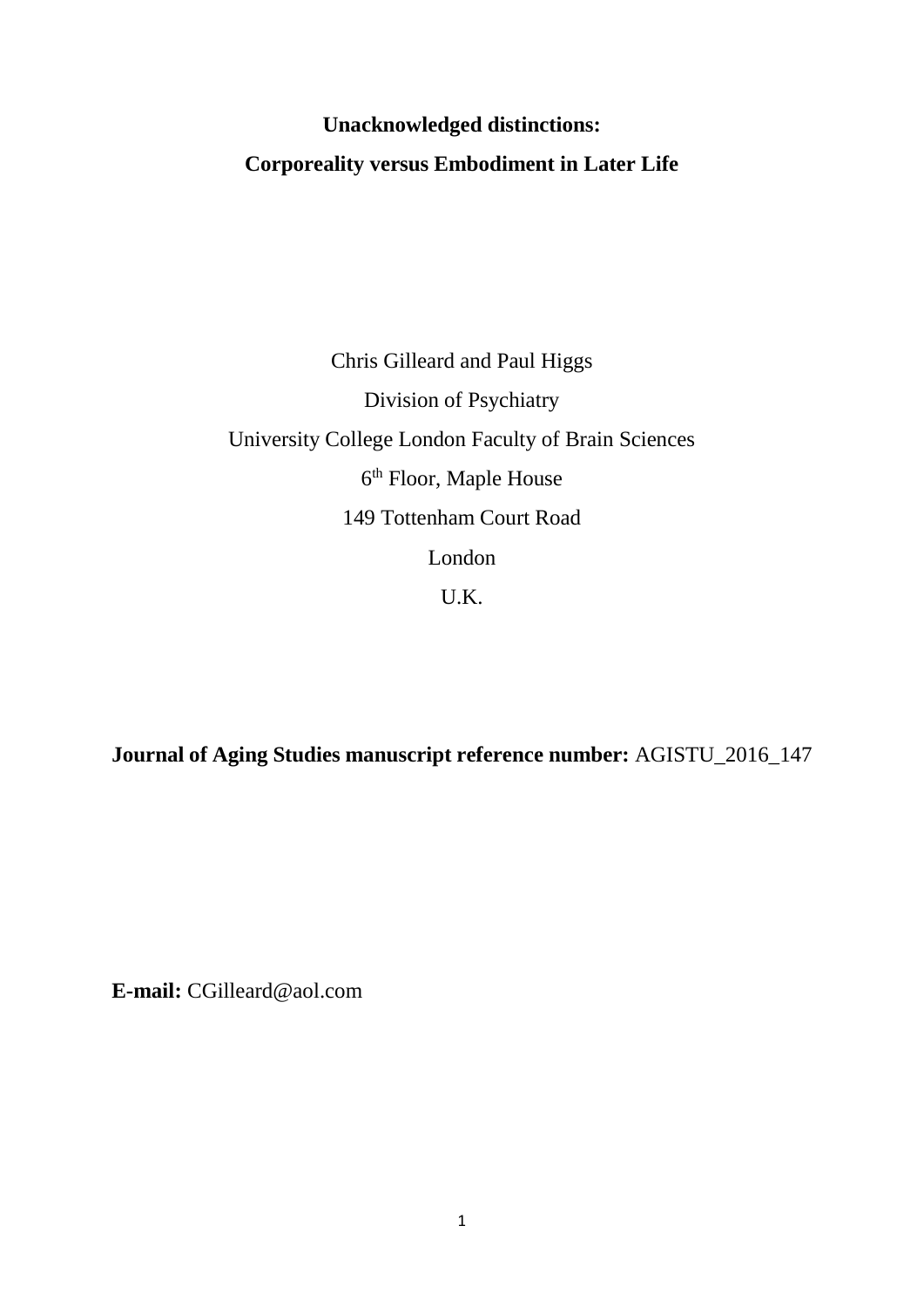### **Unacknowledged distinctions: Corporeality versus Embodiment in Later Life**

#### **Abstract**

The focus upon the body in the social sciences has had a growing influence in recent years on ageing studies. Various terms have been used to explore the relationship between the body and society, of which 'corporeality' and 'embodiment' have taken pride of place. In this paper, we present the case for drawing a clear distinction between these two terms and the consequences that follow from it for the study of the body in social and cultural gerontology. Central to this distinction is the place of social agency. Corporeality, we suggest, refers to the role of the body as a set of structures whose identity and meaning is mediated by culture and society. Embodiment, in contrast, refers to the processes by which social actors realise distinction, identity and lifestyle through the medium of the body. Making this distinction sharpens the difference between studies that address self and others' reactions to physical changes in bodily function attributable to ageing and/or age associated illness and impairment and studies that focus on the 'performance' of ageing and the contested realisations of identity and lifestyle in later life. While the latter primarily reflects the concerns of 'third age' studies the former addresses the concerns more directly associated with 'fourth age' studies.

#### **Word count:** 207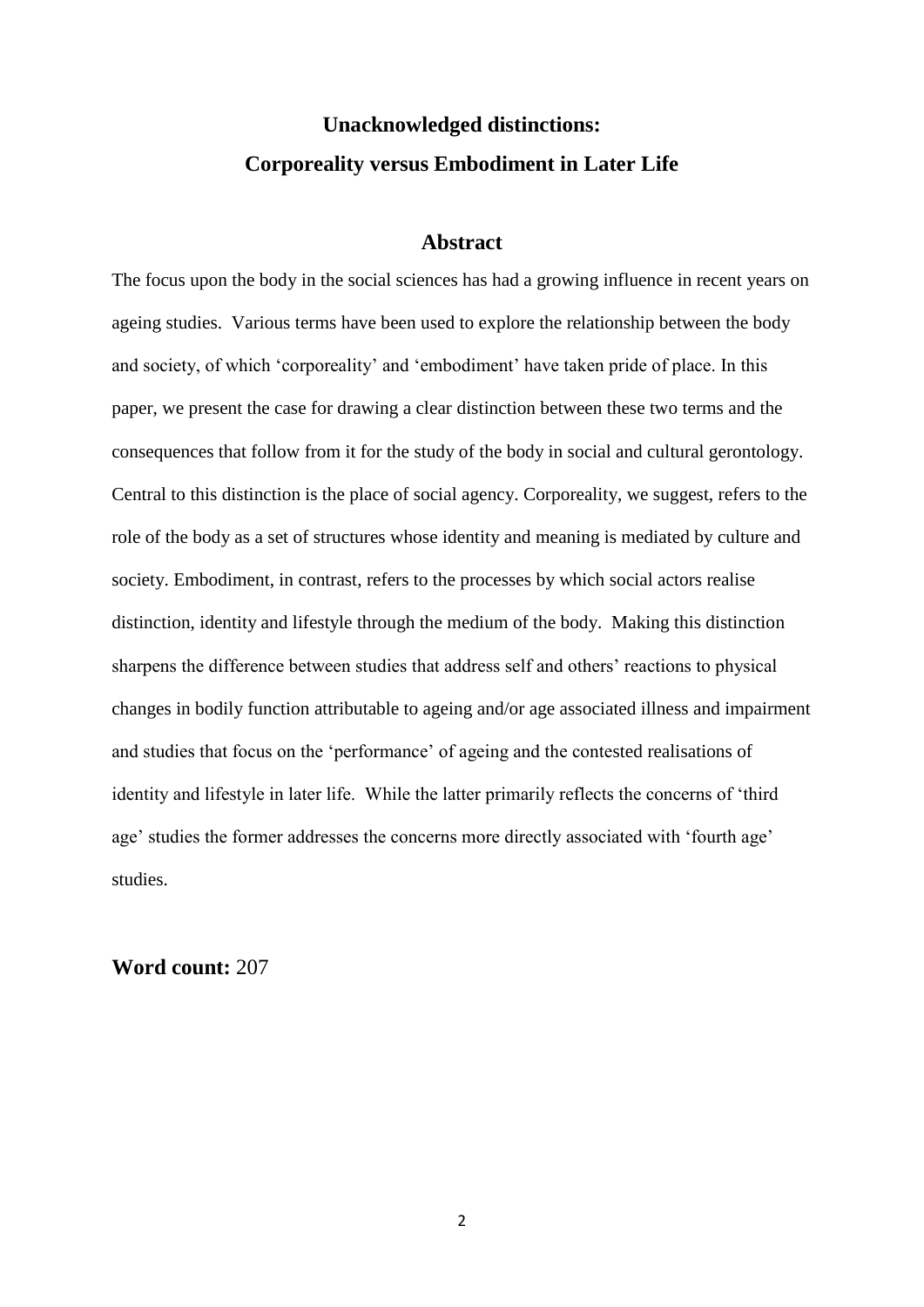#### **Introduction**

Peter Őberg's paper on the absent body in social gerontology (Öberg, 1996) is the starting point for this special issue of the *Journal of Aging Studies*. It is generally taken to represent the beginning of a serious engagement between aging studies and what has been described as the 'somatic' turn in the humanities and social sciences (Tulle, 2015: 127). His paper is also important because of its concern with what Öberg identifies as the ontological dualism of mind and body that is reproduced within gerontology where the body is seen as potentially problematic while the mind is seen as a resource for the preservation of identity. As Öberg puts it: not only do we lack words and concepts to express the interaction between thought, body and society but "(w)hen the body, by way of exception, is included in social gerontology, the perspective is hierarchical" (Öberg, 1996: 704).

It is this concern with the 'absent' body which has been so influential, particularly in the developing field of cultural gerontology where much research has been undertaken to help rectify this absence (Clarke & Korotchenko, 2011). However, it also needs to be accepted that this dualism can be played out even in research which takes the somatic seriously. In particular, we would draw attention to the inter-changeable use of the terms 'corporeality' and 'embodiment' when bringing the body 'back in' to discussions of the lived experiences of growing old. Öberg himself wanted to use Goffman's distinction between 'personal' and 'social' identity (Öberg, 1996: 706) to allow individuals to accept the 'presence' of the body in individual accounts of the self, but this distinction we believe does not fully illuminate the differences between these two separate dimensions of being and having bodies. In this paper, we seek to show how making a distinction between the concepts of corporeality and embodiment not only clarifies some of the issues surrounding the somatic turn in ageing studies but also helps 'think through the ageing body differently'.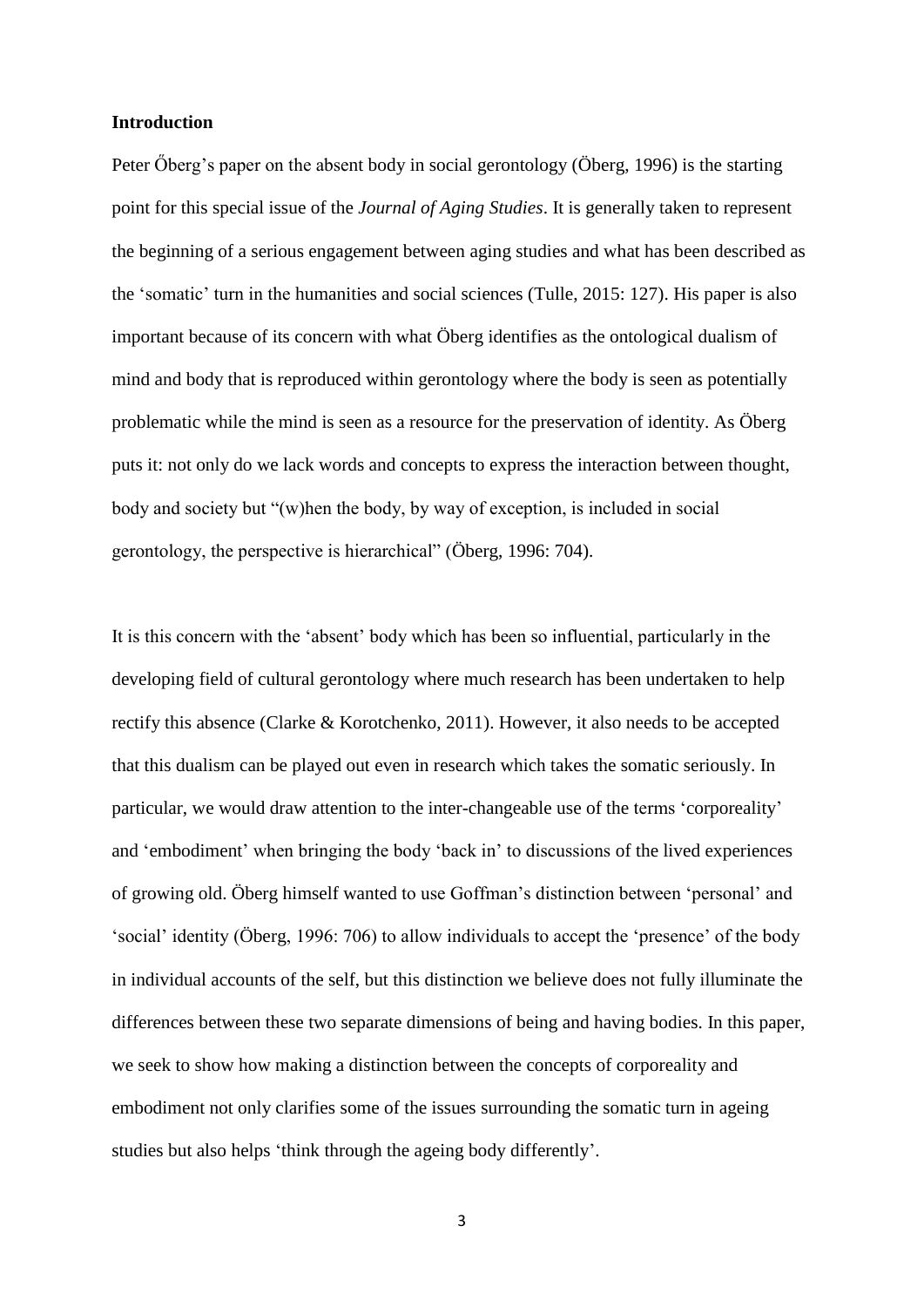The distinction between corporeality and embodiment was a major feature of '*Ageing, Corporeality and Embodiment'* a book which was mainly concerned with examining the "new" ageing and its realisation in and through the body (Gilleard & Higgs, 2013). The book draws on a reading of Donna Haraway's distinction between the body as a social *actant* and the body as a vehicle of social *agency* (Haraway, 1997). Developing ideas already present in Actor Network Theory (Latour, 2005) she brought out two distinct ways in which society is reflected in, and reproduced by, the body. By describing the body as functioning at times as a social actant, she is referring to the relatively unmediated materiality of the body and its material actions and reactions that are socially realized without recourse to concepts of agency or "intent." Describing the body as a social agent, in contrast, refers to its materiality as an inseparable element in the realisation of personal and social identity.

'Corporeality' can be seen to signify the body as a social actant, while 'embodiment' might better signify the body as a vehicle of social agency. Thus framed, *embodiment* encompasses all those actions performed by or on the body, ones that are inextricably oriented towards realising the social. They are subject to and made salient by the actions and interpretations of self and others and, in this sense, can be thought of as 'epigenetic' properties of the body, ones emerging from the complex engagement of the corporeal with the social. *Corporeality* on the other hand includes those aspects of the body that change over the course of the individual's lifetime and which provide an important point of reference for all those practices and narratives that explicitly (or implicitly) are oriented toward the expression (or denial) of agedness. For many people, and for much of the time, other dimensions and relations of social life may make such corporeality a matter of minor social significance. At the same time, age's 'corporealisation' – the emergence of bodily signs of ageing – may 'break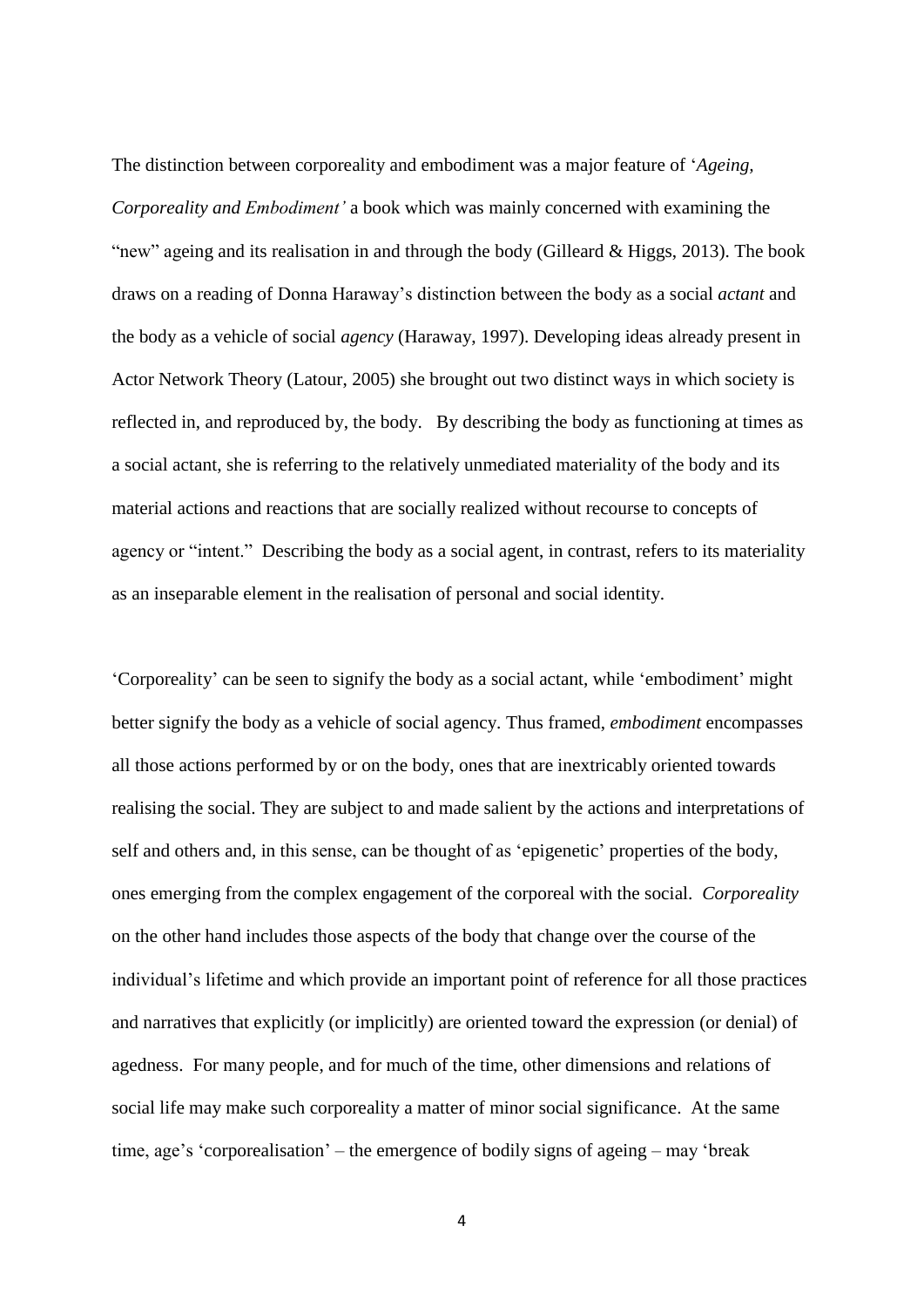through' as a challenge to our relatively disembodied concerns and projects; and it does so in circumstances not of our own choosing. Such corporealisation may lead in turn to attempts to re-embody these changes within an individual's life course, re-calibrating and revising previously disembodied concerns and projects in order to reconcile them to the new corporealities of later life.

#### **The embodiment of ageing**

Embodiment is inextricably contingent. Its practices and narratives are situated within both social and personal time frames and are manifested through bodily practices and performances. Performing or narrating age does not reproduce a universal 'meta-narrative' of ageing; nor do the various performances and narratives embodying age necessarily evolve along an intrinsic biological, developmental pathway. They are enacted in different ways, at different times, by different groups, and in differing settings as and when age becomes, or is made, personally and socially salient (Weiss and Lang, 2012). Going further than Öberg, who distinguished only between personal and social identity, we would argue that these processes of embodiment need to be further organised into those practices that are oriented towards the 'embodied identities' of *self* and those that are oriented toward the 'embodied practices' of *self-care*. Embodying identity refers to the use of the body or parts of the body to support or express a distinct identity whose social realization is presaged upon some aspect (or layer) of corporeal difference. This may appear, or can be treated as an identity of passive ascription, markers of a community of what Foucault has termed 'docile bodies' (Foucault 1977); but more often in contemporary society, it is realised through processes of active signification, achieved by what Foucault has described as the 'agonisms' of freedom, the struggles of individuals to negotiate and sustain a personal identity within the pull of existing social forces, practices, and relations (Foucault, 1982, 222-23).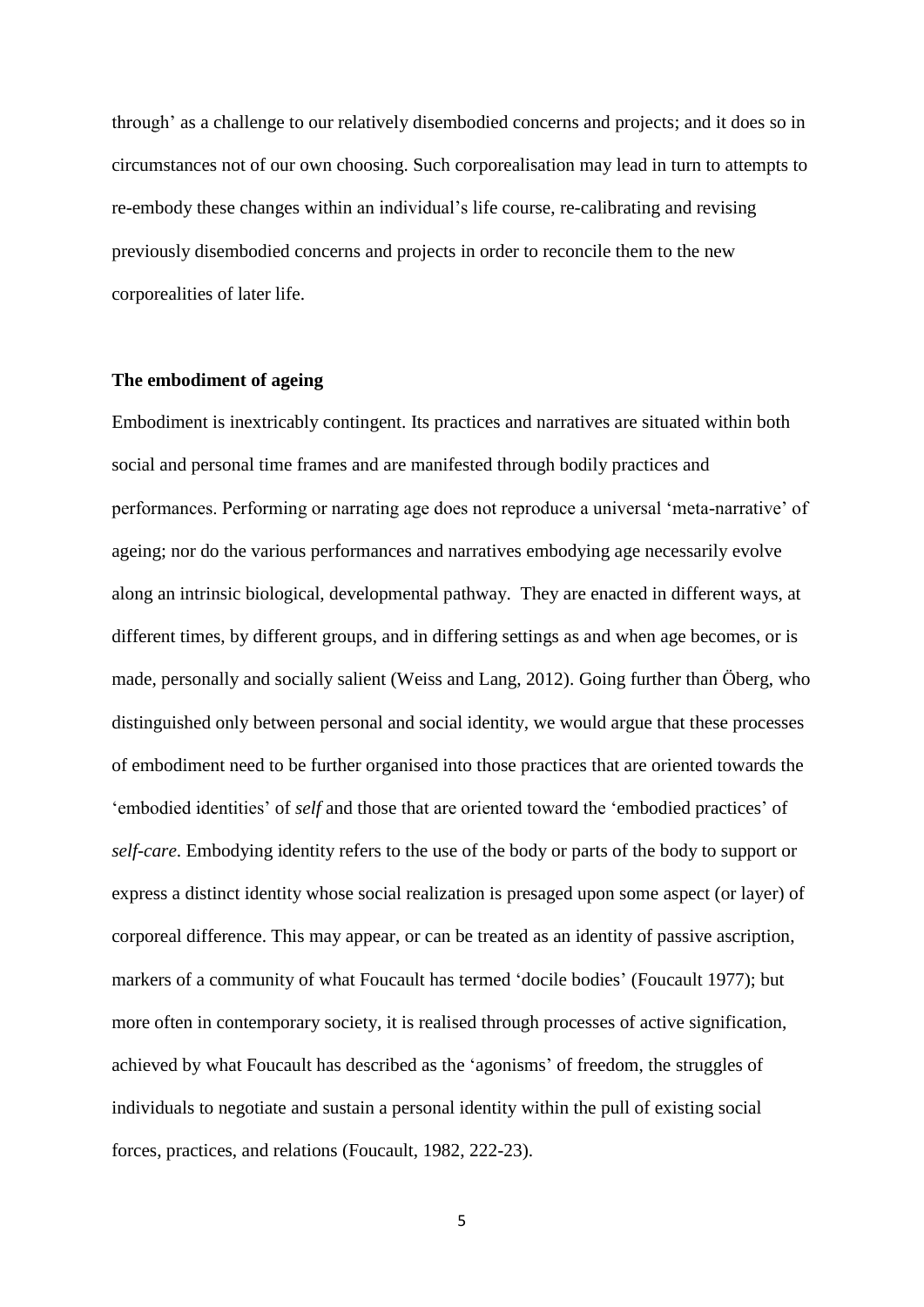In relation to age, such agonistic relations exist most acutely between the forces that ascribe or attribute an identity of agedness to individual bodies, and the desires of the individual to position him or herself against this 'othering' of his or her body; this appropriation and objectification of one's agedness. Such struggles seek to determine the terms and conditions for the separation between an 'I' and a 'them'- struggles to be free to choose the sort of self that a person presents to the world, part of the contemporary practices of freedom expressed through the ethic of 'care for the self', or, perhaps more lightly, as "strategic games between liberties" (Foucault, 1994: 19). Öberg argues that such practices lead to a denial of the body in old age as older people are encouraged to embrace an 'ageless', that is 'disembodied' self where not only does the body become subordinate and invisible but where: "the 'self' is allowed to dissociate itself from the person's own corporeality" (Öberg, 1996: 708). This view of the role of the 'reality' of the older body is one that is commonplace in social gerontology and is one that underplays the significance of embodied practices in the contemporary world.

Embodied practices, we would argue, make salient particular identities or lifestyles at the same time as they ignore, deny, or mask others. They are realised among all age groups across a wide range of identities; from gender and race to able-bodiedness and sexual orientation. They reflect the kinds of body work that writers such as Bauman (Bauman, 1995; Bauman and Raud, 2015), Beck (2002) and Giddens (1991) consider constitute the modern self and that frame so many public and private 'Self-Other' relationships in an era that is both more individualised and more reflexive. Embodied practices in later life, and particularly those oriented around 'self-care', can serve to realize or repress, completely or selectively, particular embodied identities and their associated lifestyles or habitus (Clarke and Bennett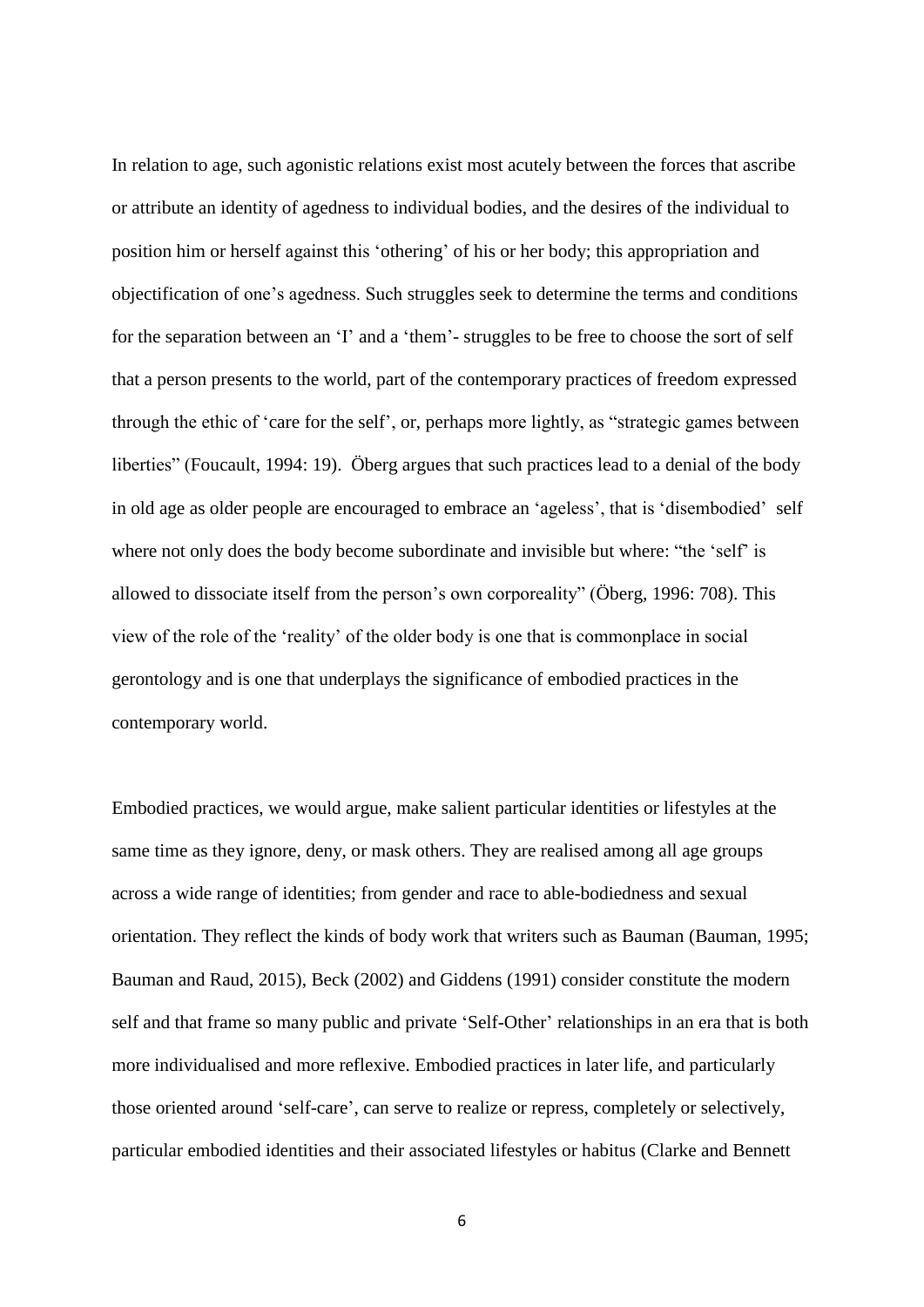2015; Twigg 2007; Ward and Holland 2011). Although this idea of 'embodied practices' can be linked to Bourdieu's concept of 'embodied habitus', the roots of such ideas can be traced further back to the work of Mauss and Merleau-Ponty and the concept of 'body techniques' that realize social phenomena in and through the body (Crossley, 2007). In and of themselves there is nothing inherently 'postmodern' about these embodied practices; but in the 'cultural turn' towards a more intensely 'somatic' society (what Hervé Juvin (2010) has called the 'coming of the body'), many of the contemporary expressions or practices of embodiment have oriented themselves around contested identities and lifestyles. Many of these have in turn been mediated by the new social movements oriented around the positionalities of sexuality, gender and youth. Many of these counter-cultural movements have in turn been framed [WM1]and embodied by their commodification in the market. It is, we would argue, this particular combination of new social movements and lifestyle consumerism that distinguishes many of the contemporary practices of embodiment from the corporeal ethics and aesthetics of pre-modernity as well as the industrial disciplines of the body associated with the 'first' or classical modernity of the early to mid-twentieth century (Beck and Lau, 2005).

#### **Embodied identities and embodied practices**

The importance to ageing studies of a focus on embodied identity and embodied practices flows from an acknowledgement of the changes that have occurred to later life itself and which are not often foregrounded by those researching embodiment in age. As with Öberg's concern with the drawbacks of Featherstone and Hepworth's 'mask of ageing' approach (Hepworth and Featherstone, 1991), Simon Biggs (1997) has argued that such embodied practices can be seen as a denial of the individual's 'real' embodiment. Where there is acceptance of the validity of different responses these are often presented not as 'practices of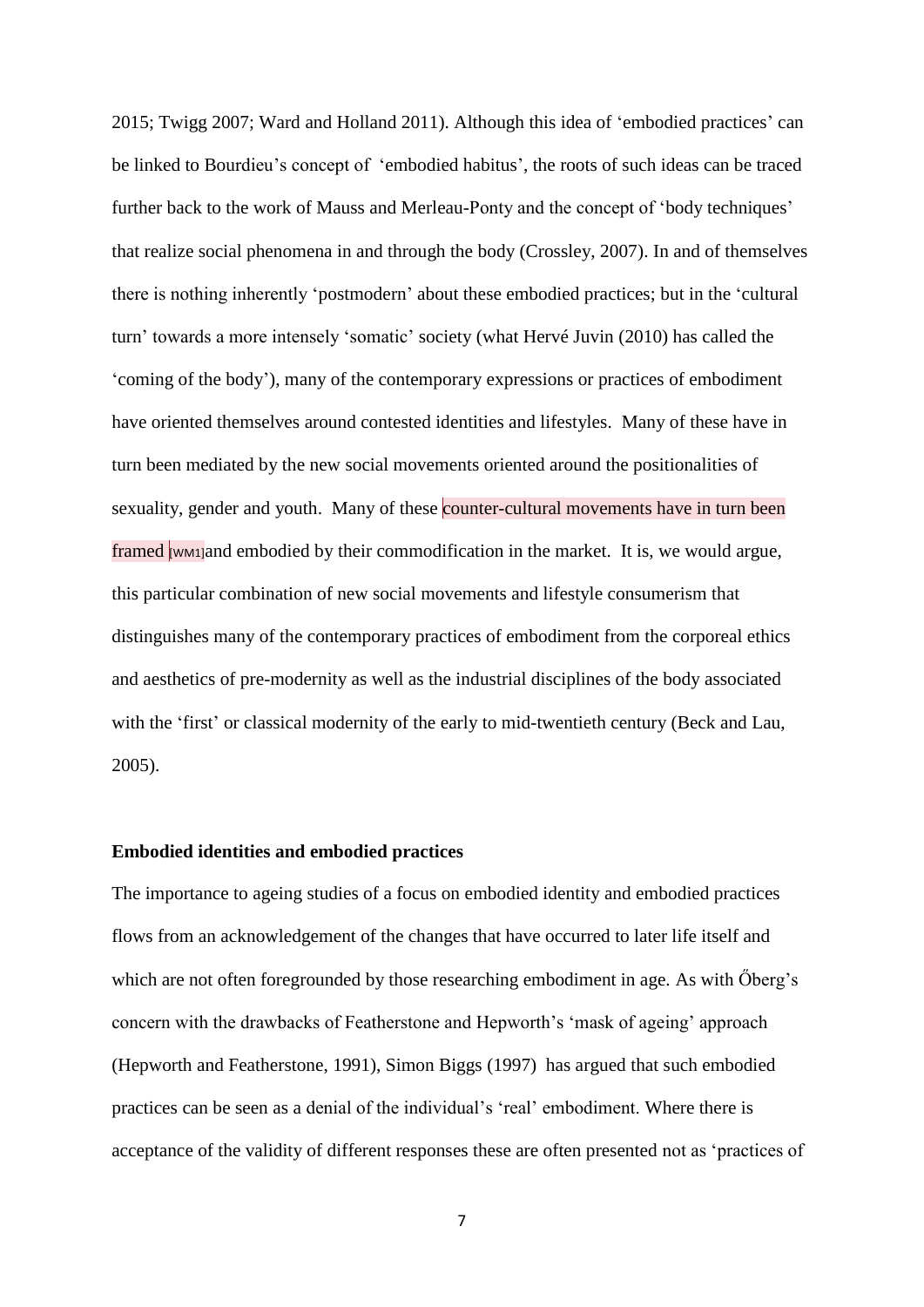freedom' but as resistance to regulation and a further process of promoting a repressive ideal of successful ageing which alienates and isolates 'really' older people (Tulle-Winton 1999).

An alternative reading is that identity expressed through the body became a matter of renewed significance during the long sixties when gender and race, disability and sexuality formed new lines of antagonism, competing with, and, for some, replacing the previous 'disembodied' concerns of class, community and nation that had previously dominated social conflicts within Western society. This politicisation of skin colour, sex differences and sexual disposition as well as physical mobility merged with what has been termed the 'rebel sell' (Heath and Potter 2004) of 'counter-cultural' lifestyles. Embodying identity facilitated and helped develop consumerist practices of market segmentation that went beyond issues raised by the new social movements to a more generalised search for recognition (Fluck, 2013). Arguably it was as much 'youth' that was sold as any particular embodied identity – youthful identities, youthful lifestyles – and it was youth in particular that embraced the tropes of identity and individuality promoted by these new social movements.

As the 1960s ended, the marketing of identity became generalised across the life course; a generational marketing of both distinction and style (Gilleard and Higgs, 2011; Moschis, 2009). Style became a matter of 'embodying practices' as the body became a diffuse point of reference in realising not so much fixed identities as distinct and yet fluid lifestyles. As markets expanded the focus of selling lifestyles moved from clothes and cosmetics to the incorporation of a much wider variety of goods and services, creating an endless variety of designs-for-living, of techniques and diets for an attractive physique and methods for achieving an ever elusive fitness. What was once a youth culture now merged with the consumerist preoccupations of the middle aged (Carrigan & Szmigin, 1999; Shukla, 2008). In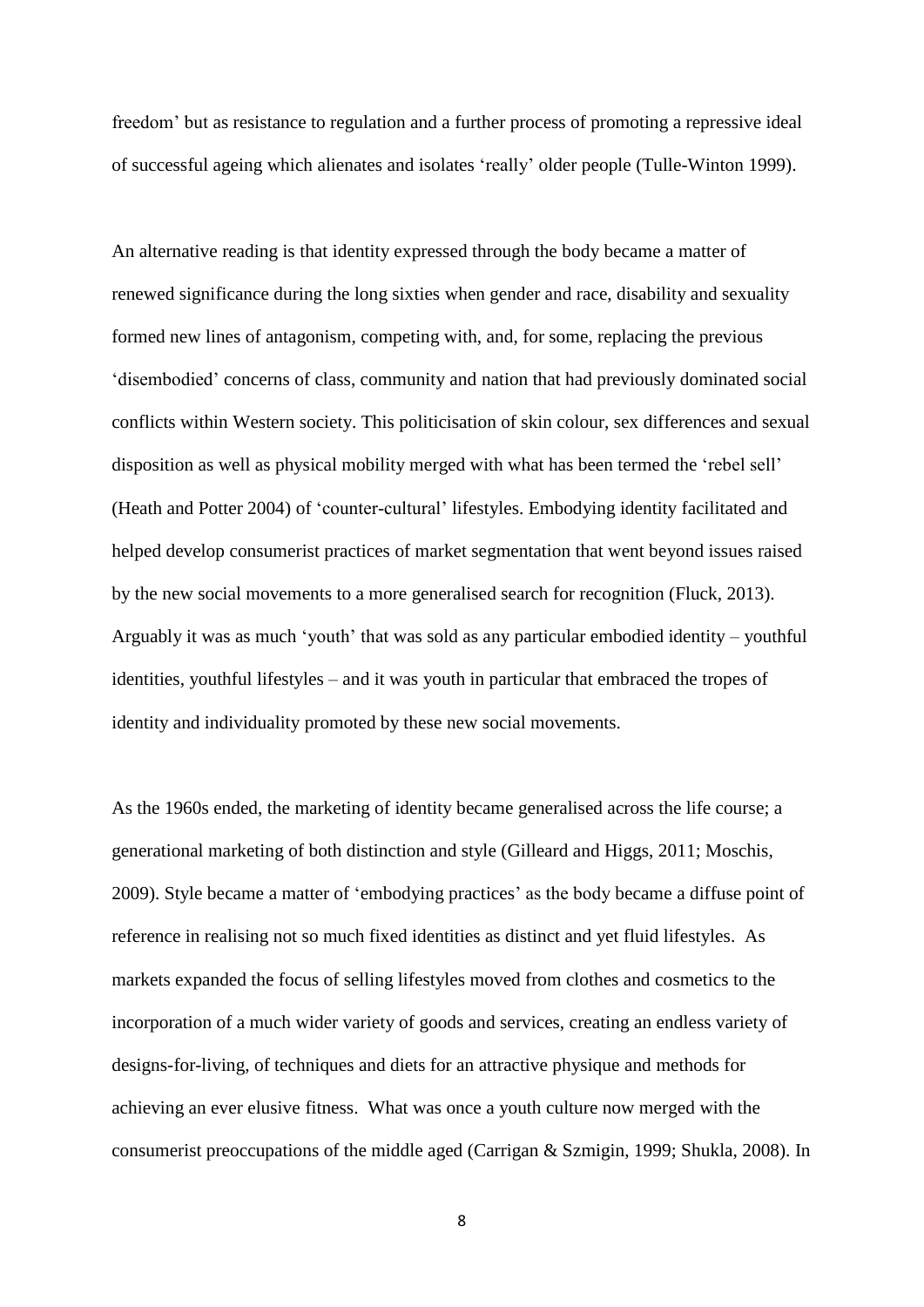addition a new moral imperative for health (Lupton 1995) saw aerobics, jogging, and the workout, target those who desired to maintain and mature their youthful life styles. The public virtue of exercise was not lost on the market; sportswear, footwear, gym memberships, motivational DVDs and videos as well as an unending range of equipment all helped to make a reality of the new embodied lifestyles. Lycra and trainers seemed to 'embody' activity, fitness, health not just in mid-life but for those growing yet older (O'Connor 2011). In this newer context, successful ageing equated with active ageing which in turn equated with healthy ageing. Again, while some critics might point out that such a development can be seen as a form of neo-liberal social control (Mendes, 2013), we would argue that its origins lie more in the extension of more individualised approaches to identity than they do in the overt structuring of the dependency or oppression of old age itself.

A wide range of meanings and motives can be discerned in the way embodied practices are oriented toward age, ageing and agedness, ranging from fashion and fitness to cosmetics and leisure, from 'denying' to 'designing' age (Garnham, 2013; Gilleard and Higgs, 2013). Age is no longer the peripheral social category that it once was for markets and the media (Goldstein, 1968). As Marshall and Rahman have noted, "the promotional and aspirational role of celebrity [is creating] a new pedagogy of the ageing self" one that has shifted its focus from "a trajectory of decline toward a vision …full of possibilities" (Marshall and Rahman, 2014: 2). Practices that were once oriented toward the realisation of youthful distinction have been extended to all but the very last stages in the lifespan; furthermore, generational distinctions in fashion and music, leisure and lifestyle have become blurred through a process that has been described as the 'ageing' of 'youth culture' (Hodkinson, 2013). Embodied practices once targeting youth (e.g. make up, music, sports, fashion, etc.) are now marketed as 'ageless' methods of exercising agency, maintaining distinction and projecting identity.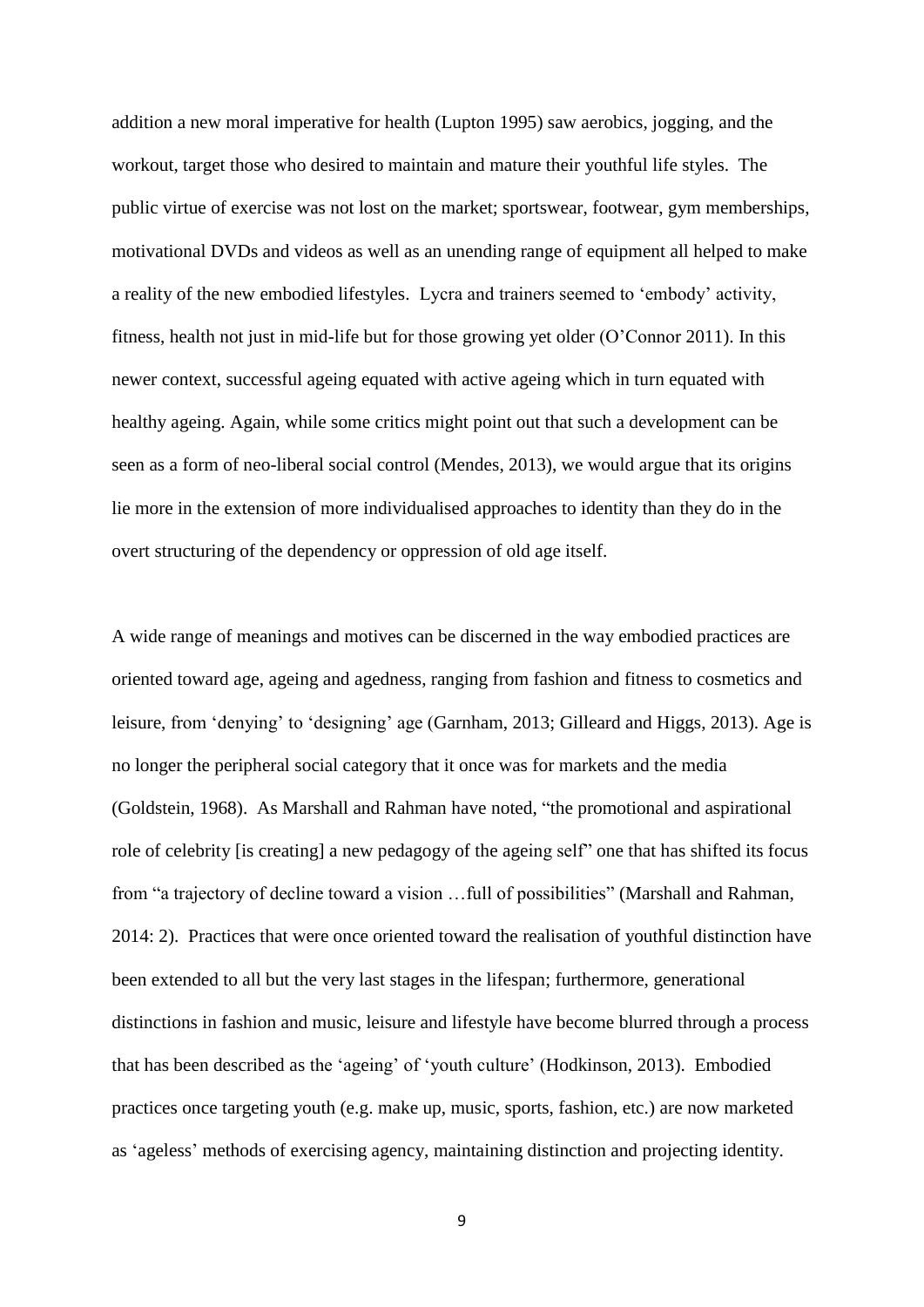Taking such an alternative approach to embodiment differs from much of the work that has followed in the wake of Peter Öberg's paper. However taking such an approach is necessary if we are to fully engage fully with the presence of the body in the study of ageing. This is equally true as it relates to the other dimension of contemporary later life, specifically the 'social imaginary' of what is increasingly termed the fourth age.

#### **The corporeality of age**

If embodiment can be viewed as a set of narratives and practices whereby the body serves as a vehicle of agency and identity, including especially those processes framed by a resistance, rejection or re-imagination of traditional/modern ideas of age and ageing, beneath such third age conceits can be found another 'repressed' narrative of 'real old', 'bad old' agedness (Degnen, 2007). Many writers are reluctant to separate out these two contrasting aspects of later life, fearful that if they do it will contribute to the 'dividing practices' operating to marginalise old age (Grenier 2007). In such 'real' old age the body plays an altogether different role; one that is much less serviceable for the social and cultural distinctions of later life that the majority of older citizens living in a second modernity wish to embody. In contrast to the embodiment of ageing, its corporealisation can be said to act as a boundary or barrier to what might otherwise appear as an almost limitless transformation. This might be thought of as old age as the ultimate endgame.

Corporeality can be used to represent this other side of ageing through what has been called 'the fourth age imaginary' (Gilleard and Higgs, 2010; Higgs and Gilleard, 2015). Within this formulation there are a number of different ways that the corporeality of the body can be represented, each serving to dissociate the subjective sense of self as agent from the objective experience of one's body as something apart, something external that compromises the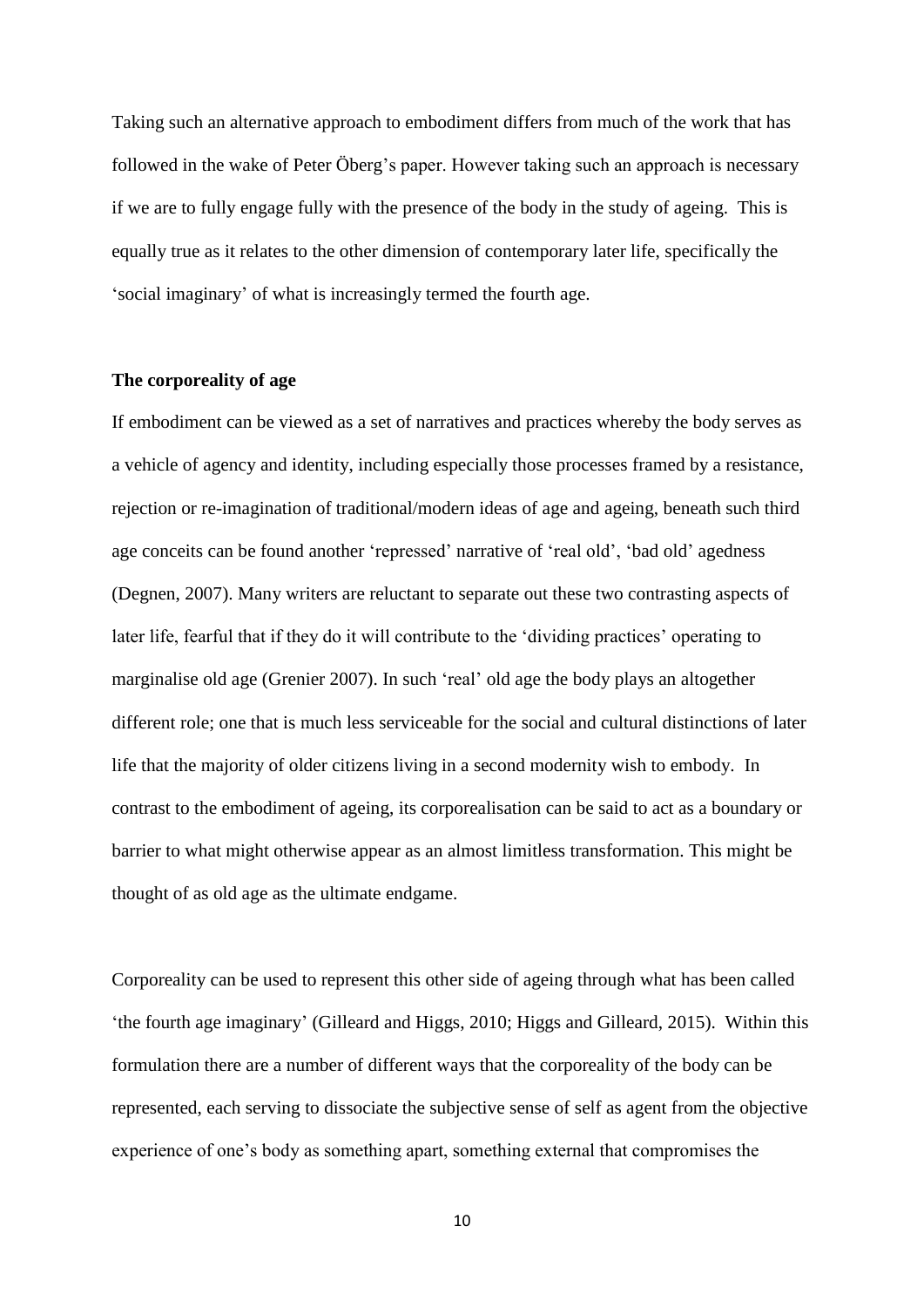agentic, desiring self. These are not unfamiliar tropes within ageing studies. First there is the idea of the body as 'non-self' – acting at best as a potential barrier to realising one's 'true' [WM2]self, and at worse as a prison incarcerating self and soul. Such viewpoints disown some or all aspects of the body as failing adequately to represent that which is most real and true about one's own self. Featherstone and Hepworth for example used this approach in their 'mask of ageing approach' where they saw the self progressively becoming a prisoner of an ageing body, one which can no longer physically express its 'true' identity. It has of course a much longer history, both in classical philosophy and in medieval scholasticism (Reynolds, 1999). A second aspect of corporeality represents the body as a 'lesser' or 'bad' self, because it embodies the baser aspects of one's self, an identity that is less human and less social. This is the body that the philosopher Harry Frankfurt has called 'the wanton' - a desiring body incapable of reflexivity and second order motivation, without being capable of wanting or not wanting to have (or to express) those wants that it expresses (Frankfurt, 1971). A third perspective represents the body not so much as a lesser self or as a cage imprisoning the self, but as a 'betrayer' or 'traitor' to the self or soul. Öberg has employed this idea of 'bodily betrayals' to show how episodes such as chronic illness betray the confidence that individuals had in their bodies and how such experiences of betrayal can lead to feelings of confusion, shock and anger at the body's perceived 'failure'. In what follows, we shall explore in a little more detail each of these three aspects of corporeality and their various confrontations with the subjective world of selves-as-agents.

#### **Corporeality 1– bodies as 'other'**[WM3]

The bio-medical fields of neurology and psychiatry provide useful examples of the more extreme 'dissociations' that can occur between the inner 'experiencing' self and its outer 'corporeal' shell. Examples range from the anosagnosias (or the lack of insight) that may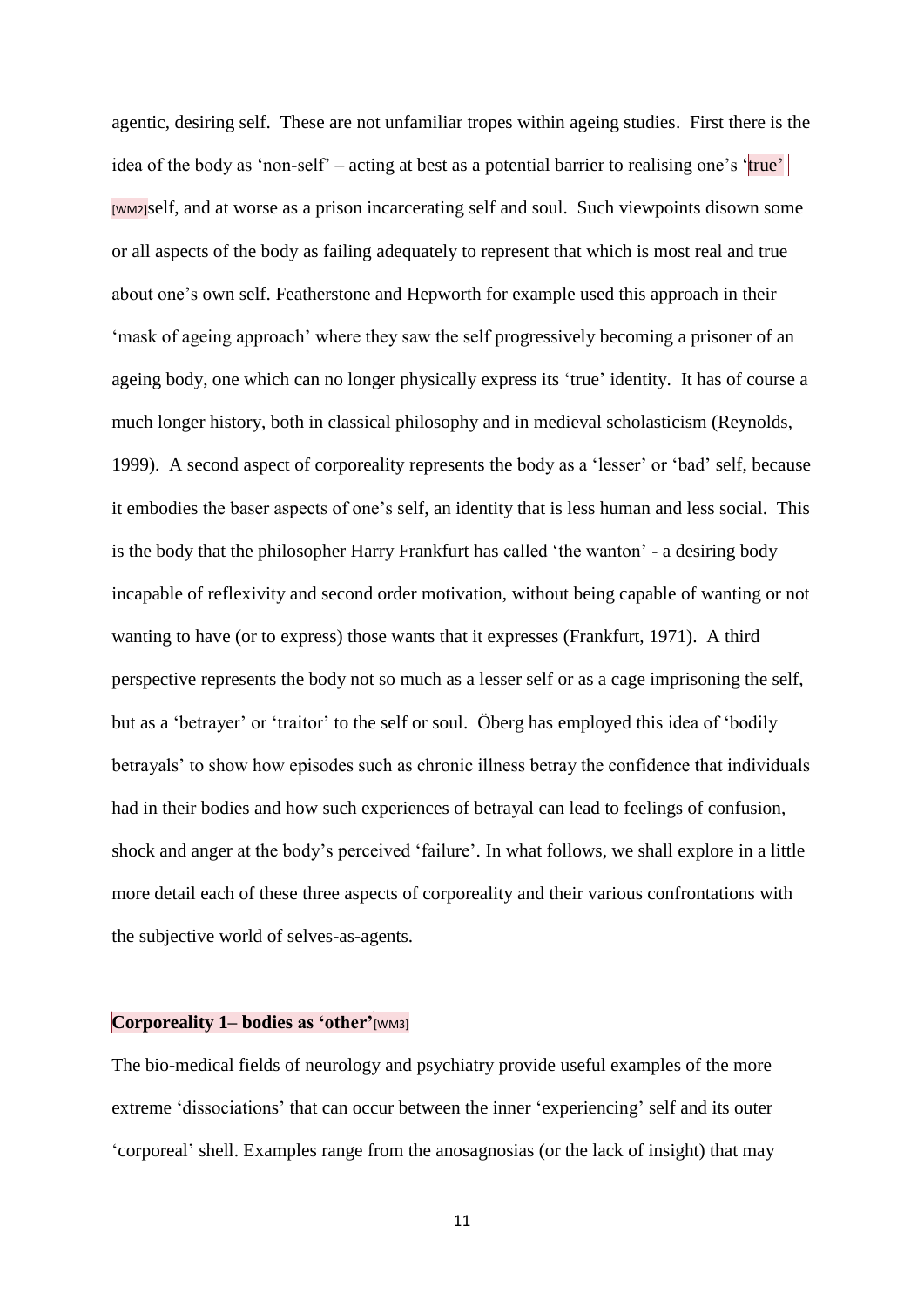follow stroke through to phantom limb pain, night terrors and hysterical paralyses. Such 'abnormal' experiences highlight the potential for bodies to appear alien; to be controlled by processes outside normal understanding or experienced agency. Other so-called 'normal' bodily changes such as those associated with puberty, pregnancy, menopause or ageing alter the shape size and function of our bodies in ways that happen to us rather than through ways that are realised by us. There are innumerable embodied practices that then seek to restore, repair or re-model such predictable breaks between self and body; from pregnancy fashion wear to facial hair plucking, from shaving to HRT and hair transplants. Individuals bring to their later life experiences of earlier habitus that continue to serve them well in reconciling each person to their (changing) bodies. Internal psychological changes also help to maintain a consonance between changing bodies and changing selves enabling, in Ricoeur's terms, the '*ipse*' or ego to manage the problems of '*idem*' or identity (Ricoeur, 1992).

At what point, if at all, does these embodied practice of resistance and reconciliation break down? The range of embodied practices that emphasise reconciling changing bodies to the sense of self-sameness has expanded significantly in consumer culture, increasingly favouring active forms of embodiment over passive ones of adaptation. For Őberg and for Biggs, this lack of adaption is problematic. But at some point people do forego dieting, dyeing their hair, plucking their facial hairs and jogging – though the point of 'acquiescence' may be growing later as our lifespans expand (Higgs and Jones, 2009). Illnesses, particularly those associated with major cognitive impairment, intervene more dramatically in peoples' lives. A classical clinical example of this moment is that of the aged person who no longer recognising themselves in the mirror, addresses their mirror's reflection as if another person. More commonplace are the moments of surprise when individuals catch themselves out, viewing the ageing/middle aged looking person in the mirror on the street as not themselves,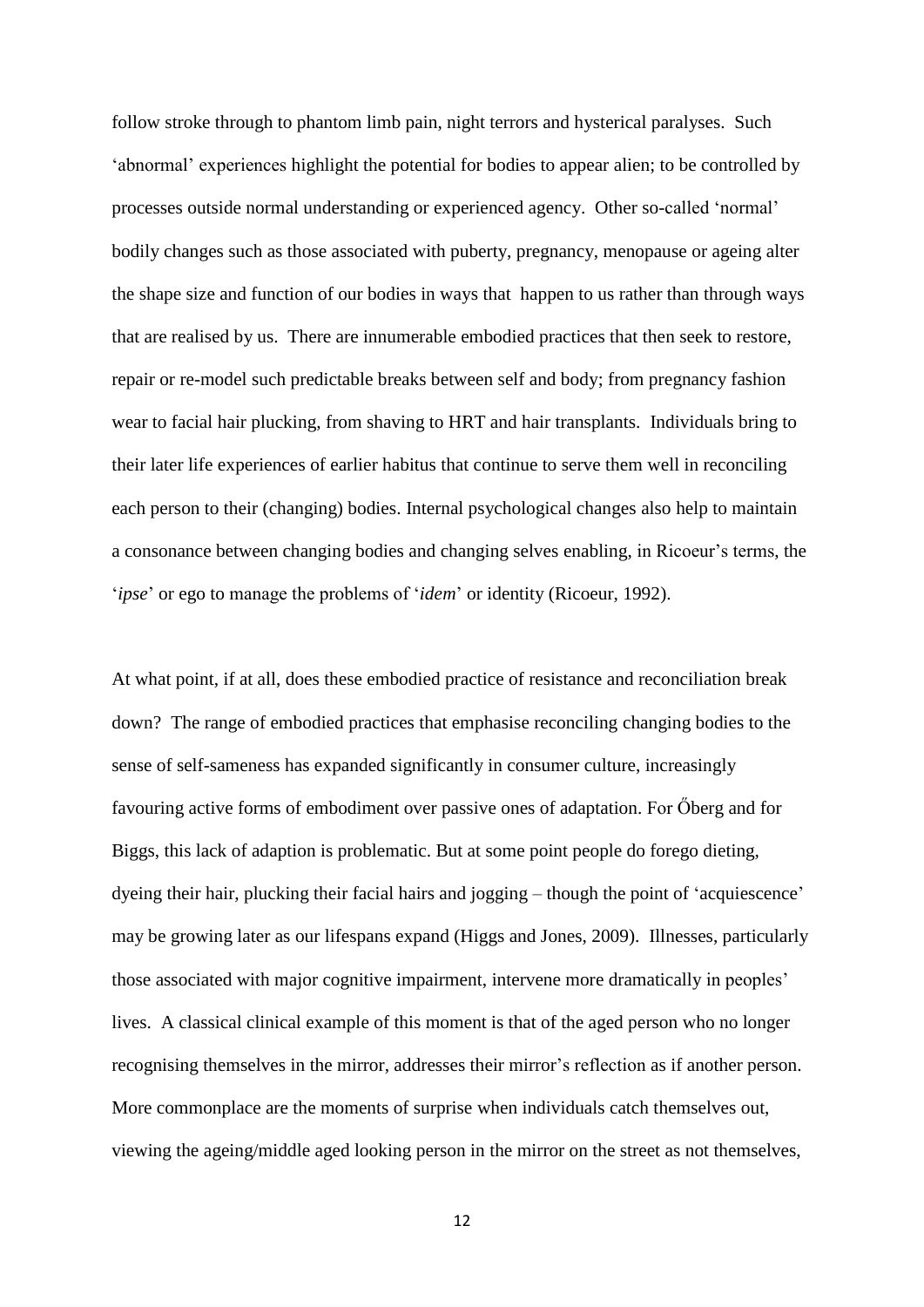but as a stranger passing by. This illusion lasts until the person re-adjusts their perception and recognises the stranger as themselves.

#### C**orporeality II – bodies as bad selves.**

When Harry Frankfurt pointed out that persons or selves are more than identities or sets of mental competencies, but are most importantly agents with second order volitions that can want (or not want) the wants experienced by individuals, he was drawing attention to an important duality in the agency and subjectivity of individuals; one that serves both to fragment and to unify the idea of the self (Frankfurt, 1971). Even when individuals feel ownership of their bodies, it is also the case that they can reject or resist some aspects of their selves that is nevertheless located within, and owned as, a part of their body. Individuals may feel a strong desire to eat, yet refrain from eating; to urinate, yet refrain from urinating, to have sex, yet refrain from having sex. Part of such restraint was considered by Norbert Elias as part of what he described as 'the civilising process', the growth of manners 'making the modern man [*sic*]' as it were re<sup>[WM4]</sup>-fashioning our second natures (Elias, 1978).

Many religious traditions have contributed to this distinction between a 'good self' and a 'bad self' where the bodily aspects of self-hood tend to be labelled part of the latter. An established tradition in the early Christian church, for example, saw agedness as a strength – a source of spiritual virtue – because the weakening of the body with age meant that it was easier for the good self to vanquish the sin that came from within (Burrow, 1986: 151). In the classical Greek and Roman world and through much of the medieval period, it was thought that with age came wisdom gleaned from adversity (Gilleard 2009). Those who manifested this wisdom of age in advance of their chronological years were singled out for particular praise as '*puer*' /'*puella*' *senex* - aged youth (Burrow 1986: 95). In contrast, those who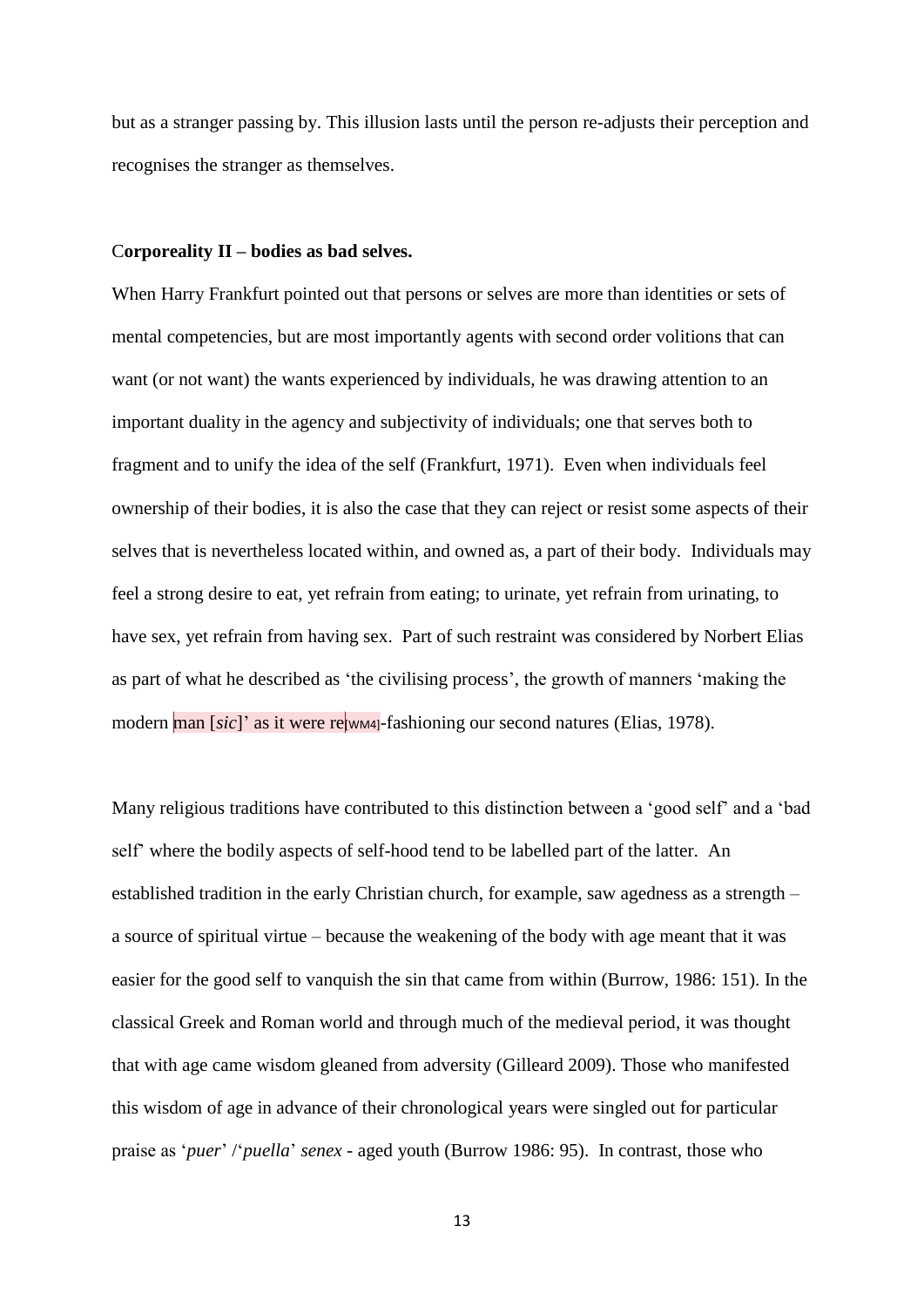insisted upon acting younger than their age, by following their urges and expressing, in particular, their sexuality, were ridiculed as puerile – either childish old men or in the case of old women – as *vetula*, the sexually uninhibited 'cougars' of the classical and medieval world (Burrow 1986: 154-6; Pratt 2007).

Times change: sexual activity in later life is now viewed as an important component of healthy ageing (Gott 2004; Elders 2010). Impotence and incontinence have become allied failures. Other aspects of age, however, continue to serve as illustrations of the more undesirable aspects of the bad or dirty body, those that are usually associated with poor impulse control and which, rightly or wrongly, are often represented, in the psychiatry of old age, as 'challenging behaviours'. Instead of 'uncomely coupling' (Langland, cited in Burrow 1986: 157), aggression, incontinence and inappropriate eating have come to symbolise the 'uncivilised' aspects of age, as incorporated within the diagnosis of Alzheimer's disease, which has come to represent now all that is most antithetical to a 'good old age' (Gilleard and Higgs 2000).

#### **Corporeality III Bodies as betrayers**

The third aspect of corporeality that confronts the desiring subject of later life concerns the body as a traitor or betrayer of the self. As in the other two perspectives, this view of corporeality is not confined exclusively to age. For some young people their bodies can be a persistent source of shame and humiliation, undermining the development of a strong sense of self, of agency and identity. Social phobias for example bedevil many people's lives – fears of blushing, shaking, stuttering or trembling in front of others which are taken as signs betraying the inner 'fearfulness' of the subject. Dysmorphobias similarly represent a preoccupation with some bodily feature that renders us flawed, imperfections that betray all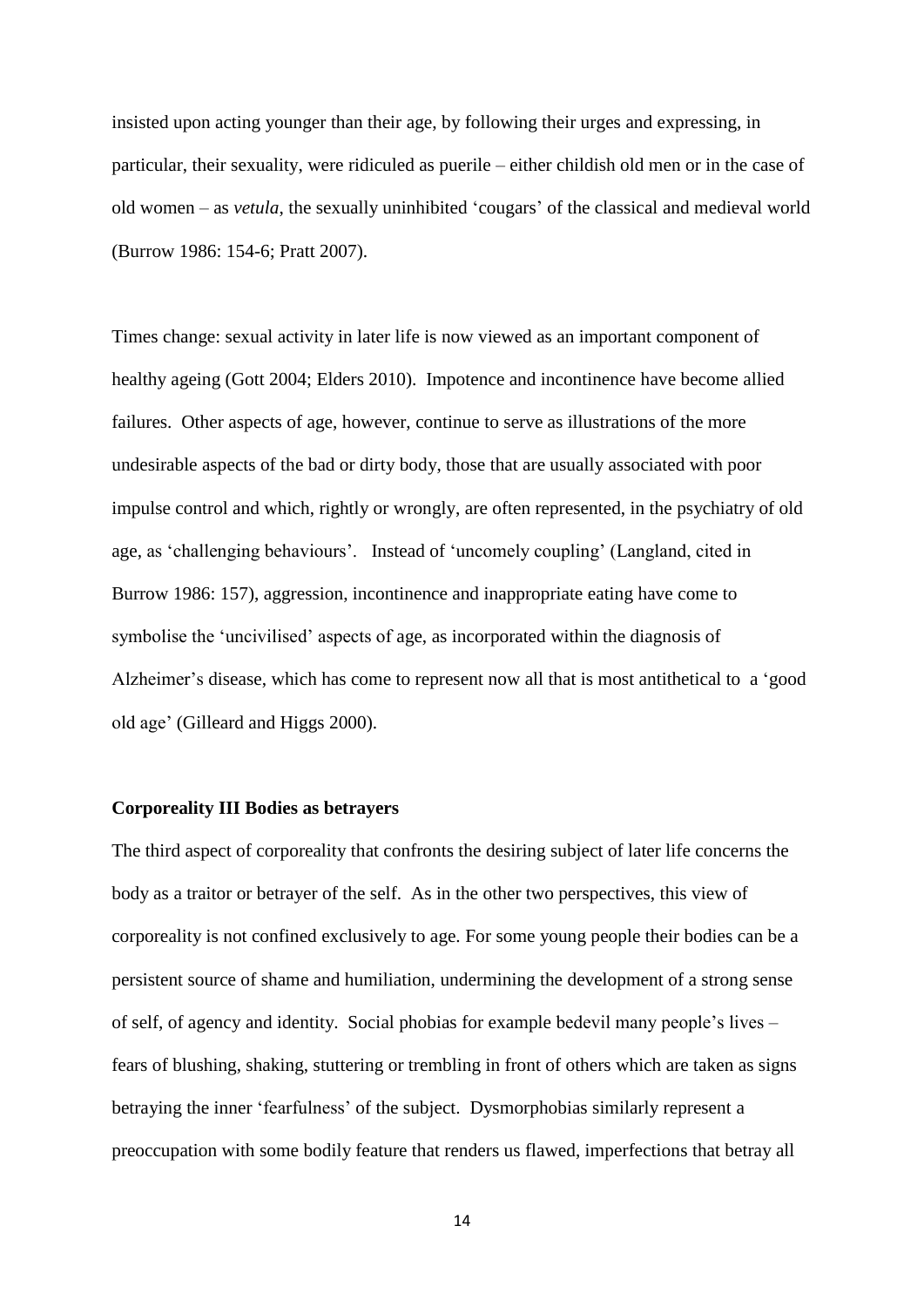attempts to get on in the world; that displays in bodily form our individual, social 'weakness'. The body as traitor is a common aspect of shame in later life. McKee and Gott introduced the concept of 'the body drop' that they suggest serves as a potential point of transition between the third age and the fourth age (McKee and Gott 2002: 85). Events such as a fall, an episode of incontinence or of erectile dysfunction are examples of such 'body drops'. These authors point to the humiliation felt by older people who see such episodes as symbolic of their own, age associated 'failings' to maintain themselves as embodied, agentic subjects.

In the process of development individuals experience growing control over their bodies and through their bodies of the world, including the social world. The expanding competencies of infants and young children to perform an increasing range of tasks valued as signs of autonomy, independence and eventually adulthood may be more or less socially organised, but the direction of progress is hard-wired, from less to more control, a direction that can be witnessed as much in young children with severe learning disabilities as in the 'gifted' child. With age come new bodily competencies some of which peak early and others which do so later. Despite accidents and injuries interrupting this progression, there is a general expectation that failures or slip ups will be overcome or compensated for by new alternative skill sets that help move the control of an individual's own body toward its use in controlling others' bodies. The parent, the sports coach, the choir master, the team leader, the film director etc. are examples of individuals making such transitions. This direction of travel, this maturing of skill is typically associated with acquiring more not less power with age.

Losing control of one's more youthful, skilful body as an athlete, dancer or footballer may be compensated for by ex-athletes, ex-footballers, ex-dancers becoming coaches or trainers. Such arenas of distinct skill can be exchanged upwards, with no social or economic loss and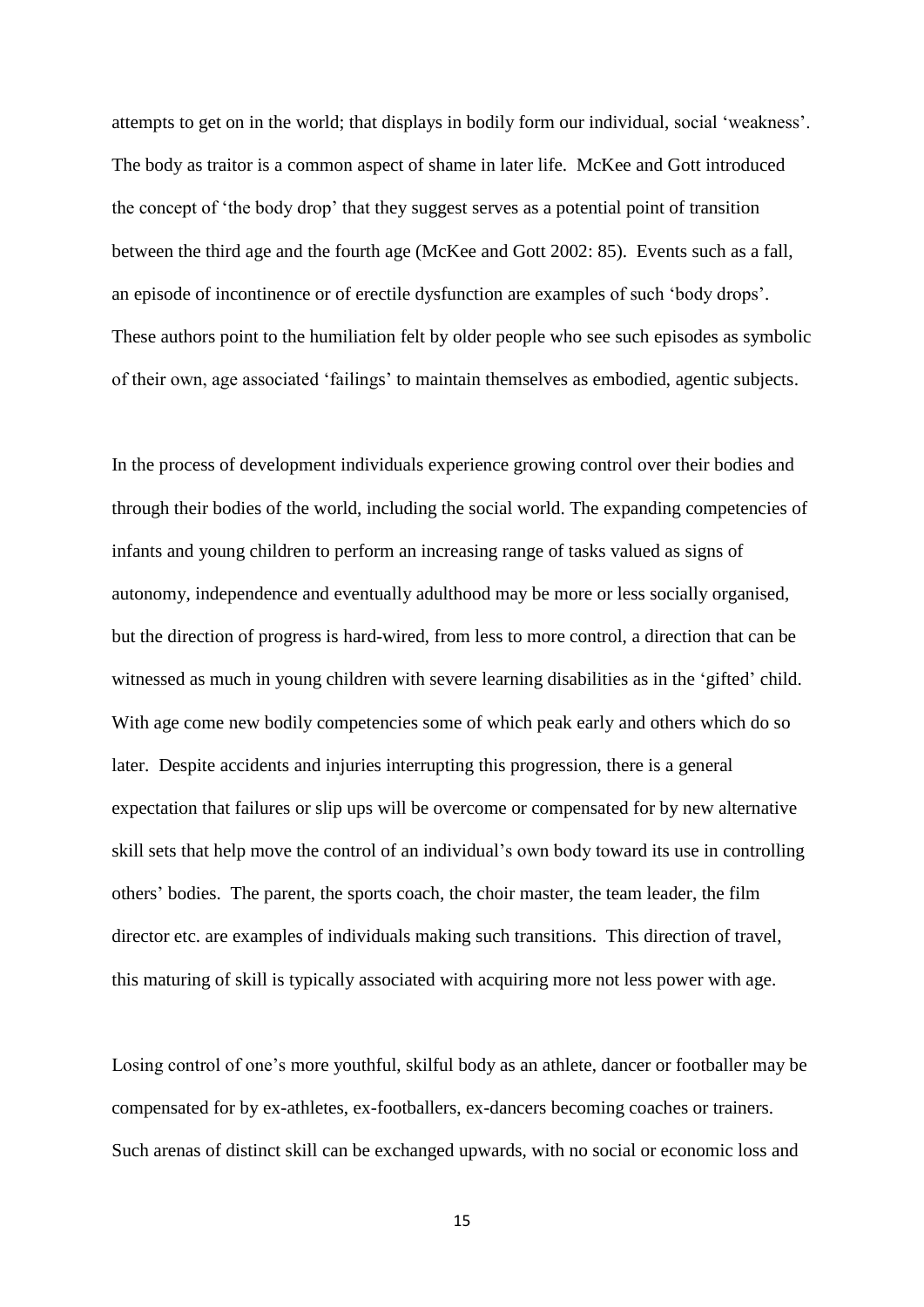often a notable gain in 'capital'. Losing control of one's body as a normal adult by becoming unable to perform what gerontologists call the 'activities of daily living' represents a more thorough betrayal, with less options available in nature or society to have individual power and status restored. Note that there may be less, but not that there are no options. Throughout the medieval and early modern periods of European history the Doges of Venice would be appointed late in life. Techniques had to be devised to ensure their ability to continue to ascend to the podium and make their various proclamations despite their corporeal weakness (Lewin 2008: 307-8). Such infirmity among their non-elite audiences, on the other hand, meant the impotence of age, pauperdom and possible confinement in the poorhouse.

While society and the family have long offered protection against such betrayals – the care afforded the aged and the widowed is constrained by circumstance. Up until the Second World War, aged widowers would more often retain their position as heads of household while the aged widow would more likely move in with her adult children; serving as much as being served by them (Ruggles, 2007). According to Cowgill and Holmes' modernization theory, the power and status of older people increased with the development of agriculture and declined with industrialisation as the power of landholding declined while that of labour power increased (Cowgill and Holmes 1972). As Western economies have moved toward a post-industrial form of production, much physical labour power has been replaced by mental labour. Brain power has become of greater value and its loss of greater significance. While third age cultures have supported a variety of embodied practices aimed at preventing or reducing the likelihood of overt corporeal betrayal, fear of the fourth age has become more cerebral – of losing one's place in society by losing one's mind. Embodied selves remain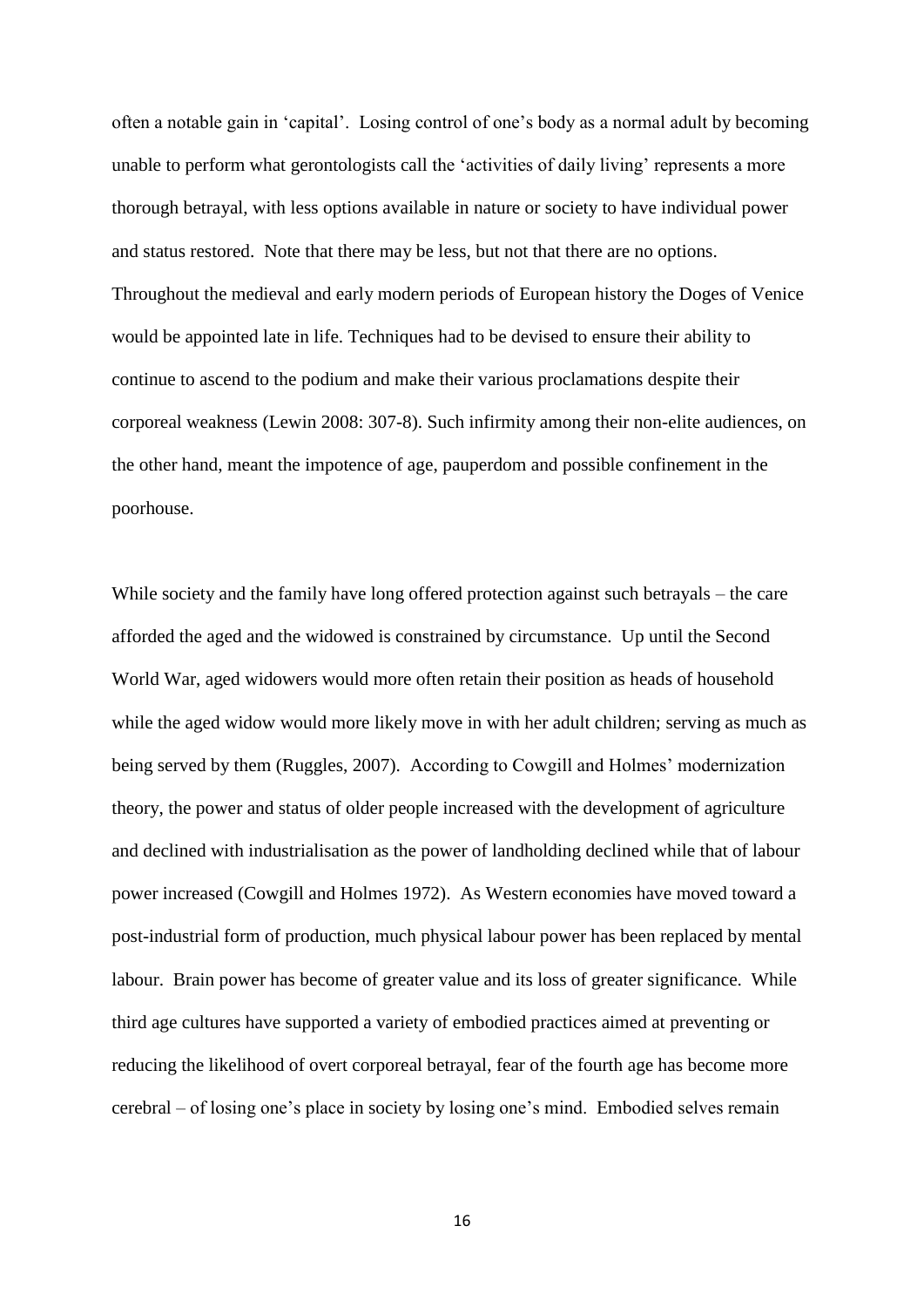vulnerable. Alzheimer's and the brain form new sites of betrayal (Williams, Higgs and Katz 2012).

#### **Conclusions**

Peter Öberg's 1996 paper drew researchers' attention to the 'absent body' in social gerontology, however a re-reading of it also shows that the re-insertion of the body into ageing studies can also be problematic, particularly if his original argument is not extended. Rather than focus upon the mind-body dualism that is the core of his concerns, we have argued that the critical distinction in exploring how the body and the social are connected needs to be through the concepts of 'embodiment' and 'corporeality'. Embodiment we have argued includes both narratives and practices of the body that express identity and realise lifestyles that, to varying degrees, reject resist or reimagine earlier, older views of later life. Within ageing, embodiment is most frequently realised within the cultural fields of the third age. Corporeality, by contrast, represents the body as something that is reacted to – the objectivity of the person rather than his or her subjectivity. It is realised through processes that are largely inaccessible to, but which can be masked or magnified by, the practices of 'embodiment'. Though corporeality shapes the contours of the third age, it is expressed most completely within the imaginary of the fourth age.

Many aspects of the cultures of the third age rely upon embodiment as both identity and lifestyle, and as habitus and field. They privilege the agency and subjectivity of embodiment, particularly as it reflects recognition and distinction. Here, the body is valorised within the discourses of choice, autonomy, self-expression and pleasure as a vehicle for personal and social agency. Since Öberg's 1996 paper many studies have appeared within this broad framework of embodiment – illustrated by such as those by Fileborn et al. (2015),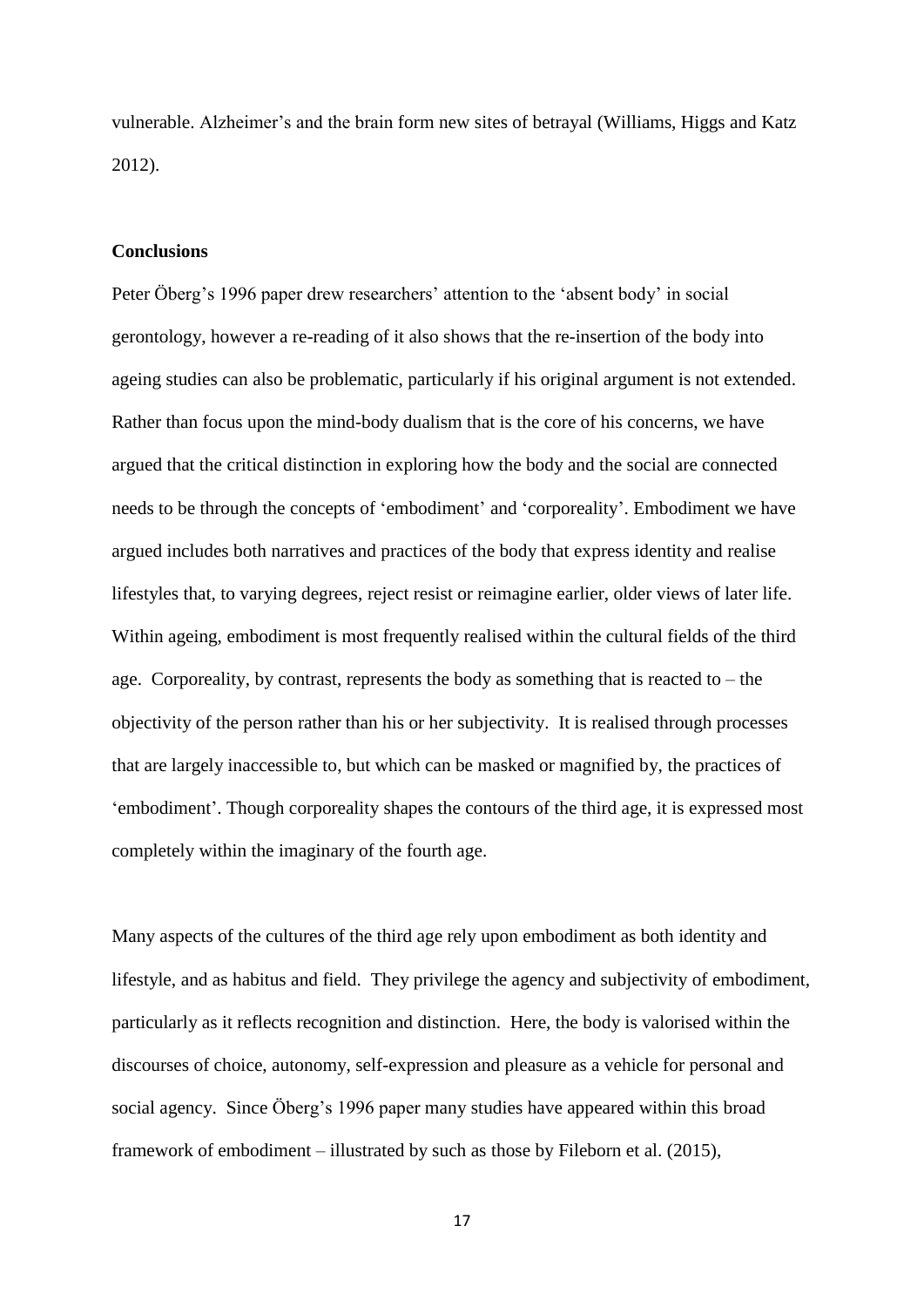Isopahkala-Bouret (2015), Phoenix and Orr (2014), Marshall and Katz (2012), Twigg and Majima (2014), Tulle (2007), Ward and Holland (2011) to name just a few.

The social imaginary of the fourth age, in distinction, draws heavily upon the relatively unmediated corporeal dimension of age and ageing. Öberg, like many working in the field, rejects this distinction, treating the submerged aspects of the corporeal as part of a relatively undifferentiated embodiment. This we think is mistaken given the way that it implicitly sets up yet another dualism, that between the acceptance of ageing decline and its transcendence. Such a position has, we believe, limited the approach of those taking the somatic turn in ageing studies. As in Öberg's paper there has too often been an implicit resistance to engaging with the 'cultures of ageing' when these seem to endorse anti-ageing discourses or techniques. On occasion this has led to a position of 'anti-anti-ageing' (Vincent 2009) where a return to notions of an acceptance of decline unto death is seen to be a more integrated position than that of seeking to stave off the signs and stigma of the ageing body. By separating out embodiment and corporeality we are able to go beyond this simple dichotomy and show how both terms form complementary yet distinct frameworks in understanding the ever present body in gerontology. Rather than seek to simplify such distinctions as examples of 'Cartesian dualism' we would argue that they help avoid the reductionism implied by their being but one way of understanding the relationship between the body, society and ageing. The various ways in which the body figures both in the cultures of the third age and in the imaginary of the fourth age demands that we investigate the subtle differences between and within the frameworks of embodiment and corporeality. Exploring the experiences, narratives and representations of the ageing body through such a conceptual framework demands more thought but, we would suggest, may prove more illuminating than simply making the 'absent' present.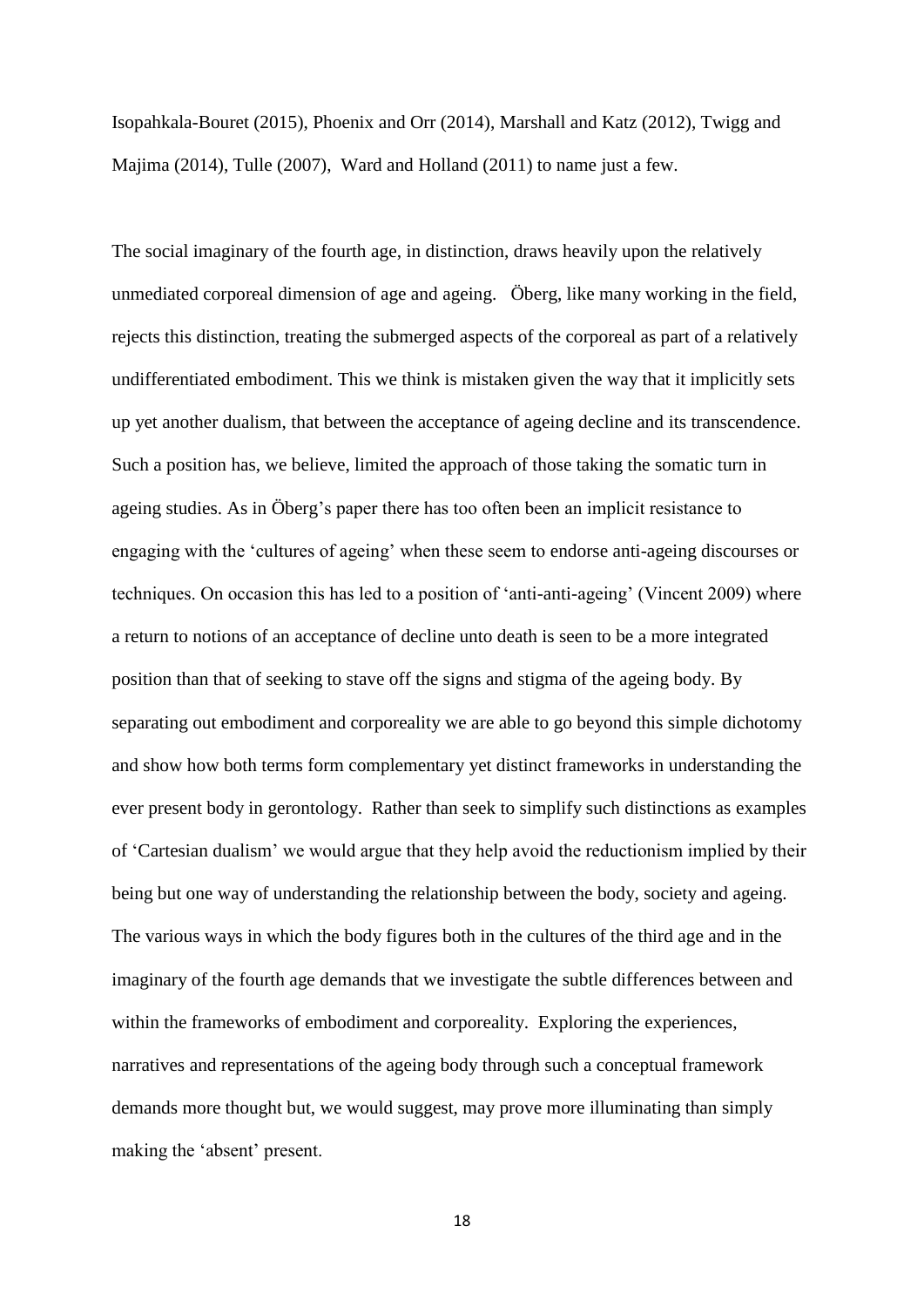#### **References**

Bauman, Z. (1995). *Life in Fragments: Essays in postmodern morality.* Cambridge: Polity Press.

Bauman, Z., & Raud, R. (2015). *Practices of Selfhood*. Cambridge, Polity Beck, U. (2002) *Individualization: Institutionalized individualism and its social and political consequences.* London: Sage.

Beck, U., & Lau, C. (2005). Second modernity as a research agenda: theoretical and empirical explorations in the 'meta‐change' of modern society. *The British Journal of Sociology*, 56, 4, 525-557.

Biggs, S. (1997). Choosing not to be old? Masks, bodies and identity management in later life. *Ageing and Society*, 17(05), 553-570.

Brown, A. and Knight, (2015) Shifts in media images of women appearance and social status from 1960 to 2010: A content analysis of beauty advertisements in two Australian magazines. *Journal of Aging Studies*, 35, 74–83.

Burrow, J. A. (1986). *Ages of Man: A Study in Medieval Writing and Thought*. Oxford: Clarendon Press.

Carrigan, M., & Szmigin, I. (1999). In pursuit of youth: what's wrong with the older market? *Marketing Intelligence & Planning*, 17, 5, 222-231.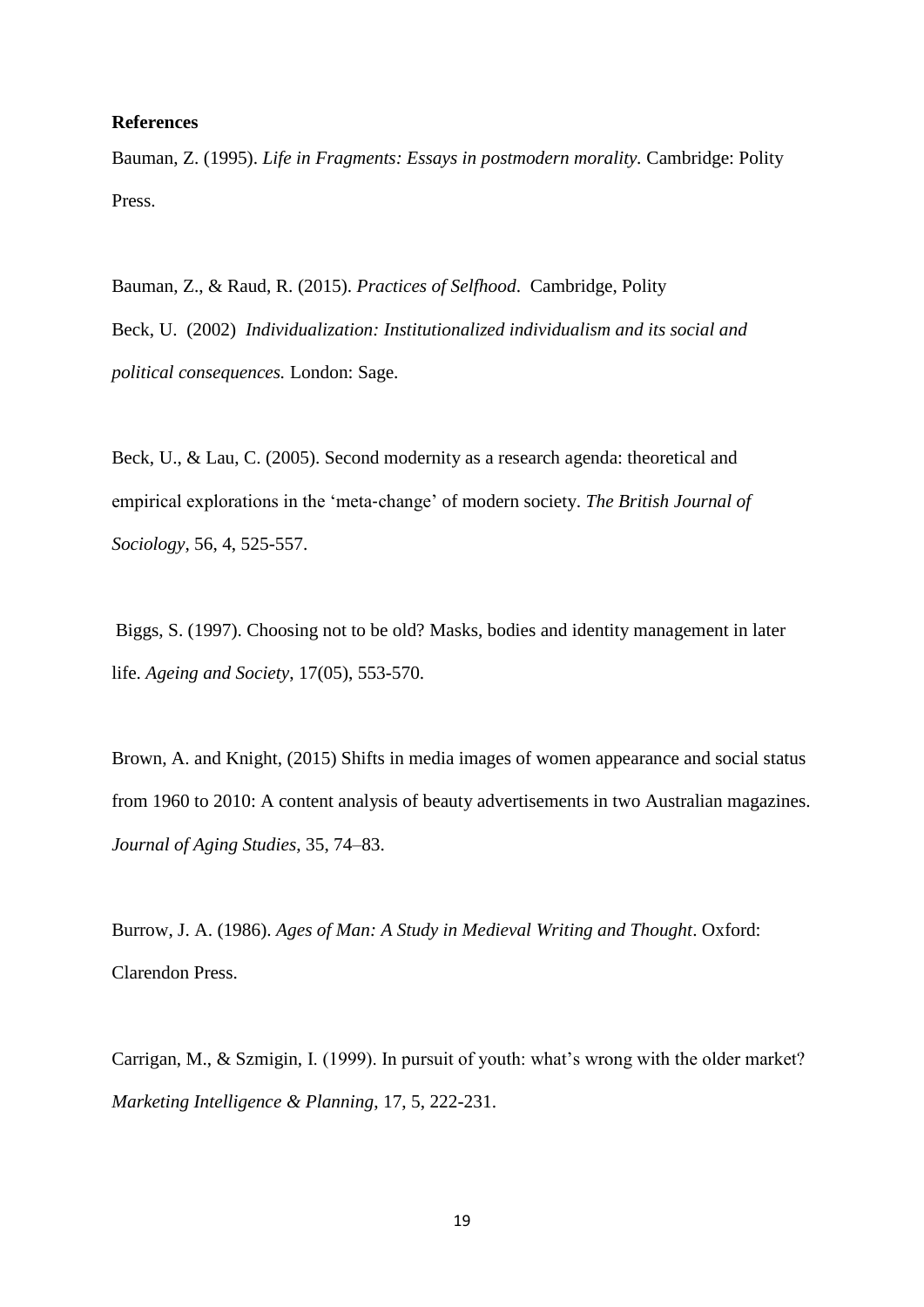Clarke, L. H. & Korotchenko, A. (2011). Aging and the body: A review. *Canadian Journal on Aging/La Revue Canadienne du Vieillissement,* 30, 3, 495-510.

Clarke, L. H. & Bennett, E. V. (2015). Gender, ageing and appearance. In *Routledge Handbook of Cultural Gerontology* (Eds.) Twigg, J. and Martin, W., Routledge: Abingdon, Oxford, 133-140.

Cowgill, D.O., and Holmes, L.D. (1972). *Aging and modernization*. New York: Appleton-Century-Crofts.

Crossley, N. (2007). Researching embodiment by way of body techniques. *Sociological Review*, 55, 80-94.

Degnen, C. (2007). Minding the gap: The construction of old age and oldness amongst peers. *Journal of Aging Studies*, 21, 1, 69-80.

Dinnerstein, M., and Weitz, R. (1994). Jane Fonda, Barbara Bush and other aging bodies: Femininity and the limits of resistance. *Feminist Issues*, 14, 2, 3-24.

Elders, M. J. (2010). Sex for health and pleasure throughout a lifetime. *The Journal of Sexual Medicine*, 7, s5, 248-249.

Elfving-Hwang, J. (2016). Old, down and out? Appearance, body work and positive ageing among elderly South Korean women. *Journal of Aging Studies* 38, 6, 6–15.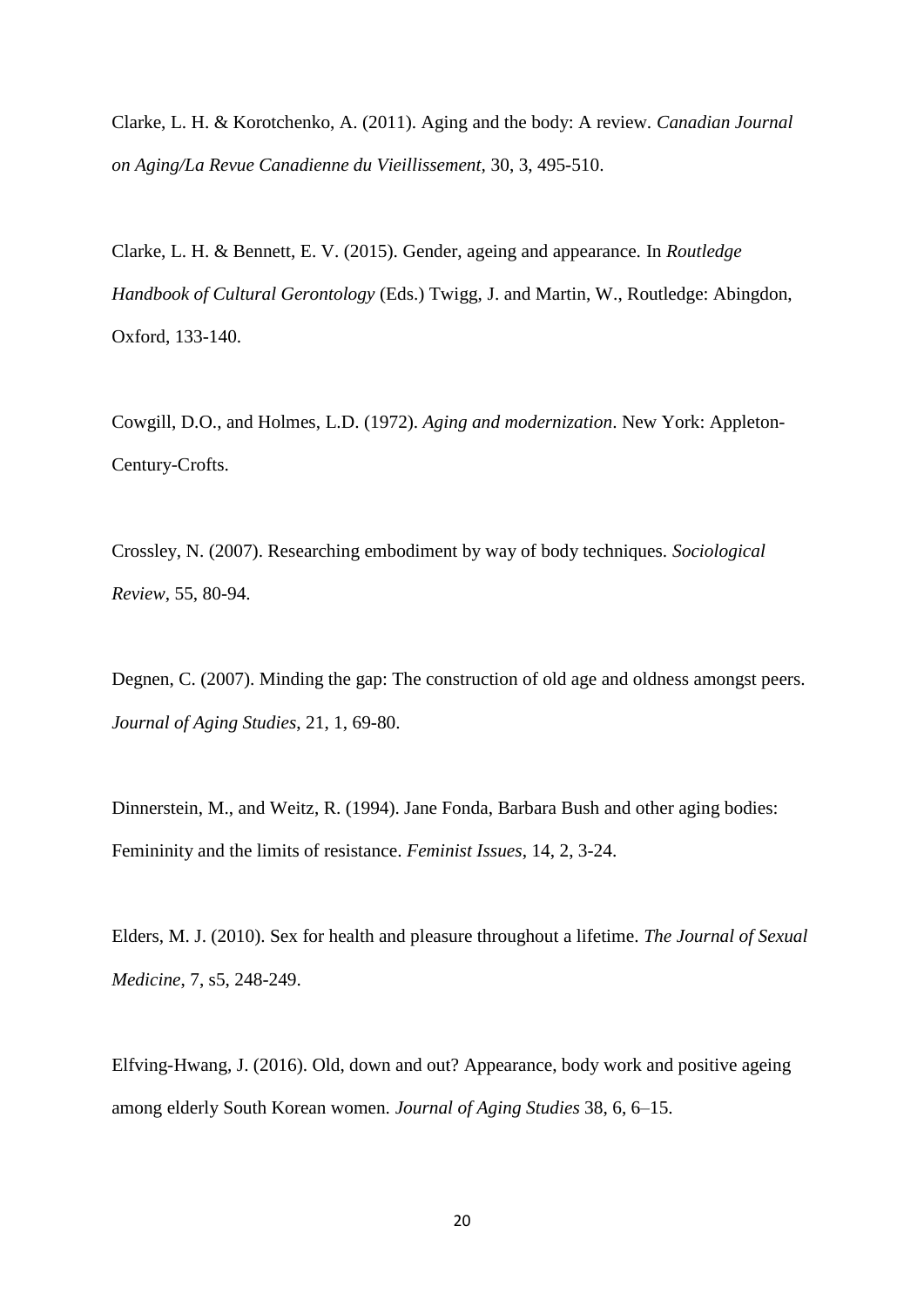Featherstone, M. and Hepworth, M. (1991). The mask of ageing and the post-modern life course, in Featherstone, M., Hepworth, M. and Turner, B.S. (Eds.) *The Body, Social Process and Cultural Theory,* London: Sage, 371-389.

Fleming, A. A. (1999). Older men in contemporary discourses on ageing: absent bodies and invisible lives. *Nursing Inquiry*, 6, 1, 3-8.

Fluck, W. (2013). Reading for recognition. *New Literary History*, 44, 1, 45-67.

Foucault, M. (1977*). Discipline and Punish*. (Trans A. Sheridan), London: Penguin.

Foucault, M. (1982). The subject and power, in Dreyfuss, H.L. and Rabinow, P. (Eds.), *Michel Foucault: Beyond structuralism and hermeneutics*. Hemel Hempstead, UK: Harvester Wheatsheaf, 208-226.

Foucault, M. (1994) The ethic of care for the self as a practice of freedom: An interview translated by J.D. Gauthier. In Bernauer, J. and Rasmussen, D. (Eds.). *The Final Foucault*, Cambridge, Mass, MIT Press, 1-20.

Frankfurt, H. (1971) Freedom of the will and the concept of a person. *The Journal of Philosophy,* 68, 1, 5-20.

Garnham, B. (2013). Designing 'older' rather than denying ageing: Problematizing antiageing discourse in relation to cosmetic surgery undertaken by older people. *Journal of Aging Studies,* 27, 1, 38–46.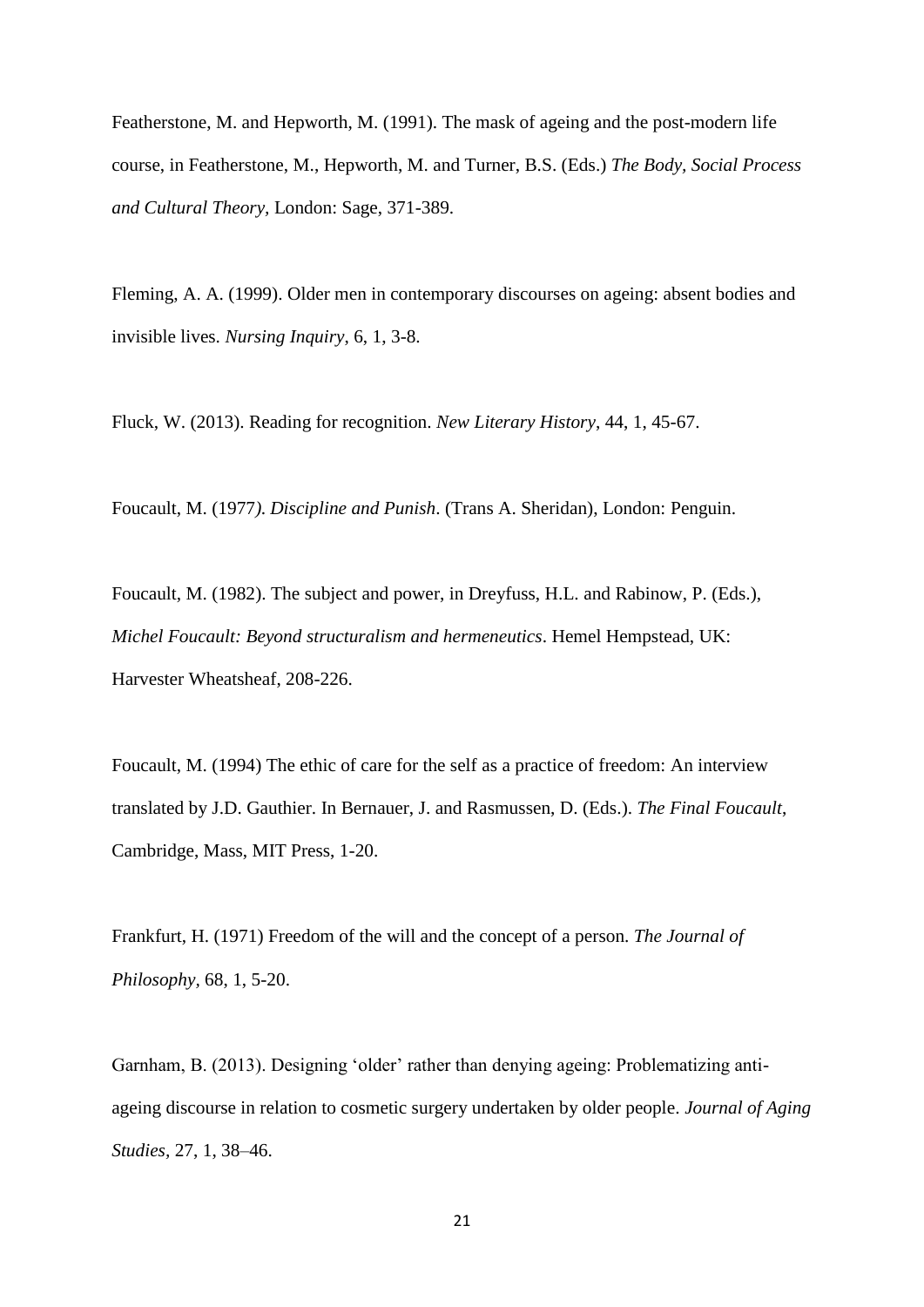Giddens, A. (1991). *Modernity and Self Identity*. London: Polity Press.

Gilleard, C. and Higgs, P. (2000). *Cultures of Ageing: Self, citizen and the body*. Harlow: Pearson.

Gilleard, C., & Higgs, P. (2010). Aging without agency: Theorizing the fourth age. *Aging & Mental Health*, 14, 2, 121-128.

Gilleard, C. and Higgs, P. (2011). Consumption and aging. In Setterson, R.A. and Angel, J.A. (Eds.). *Handbook of Sociology of Aging*. New York: Springer, 361-375.

Gilleard, C. and Higgs, P. (2013). *Ageing, Corporeality and Embodiment*. London: Anthem Press.

Gott, M. (2004). *Sexuality, Sexual Health and Ageing*. London: McGraw-Hill Education.

Grenier, A. (2007). Constructions of frailty in the English language, care practice and the lived experience. *Ageing and Society*, 27, 3, 425-445.

Haraway, D. J. (1997) *Modest\_Witness@Second\_Millenium. FemaleMan\_Meets\_OncoMouse: Feminism and technoscience*. London: Routledge.

Heath, J., & Potter, A. (2004). *The Rebel Sell*: *Why the culture can't be jammed*. New York: HarperCollins.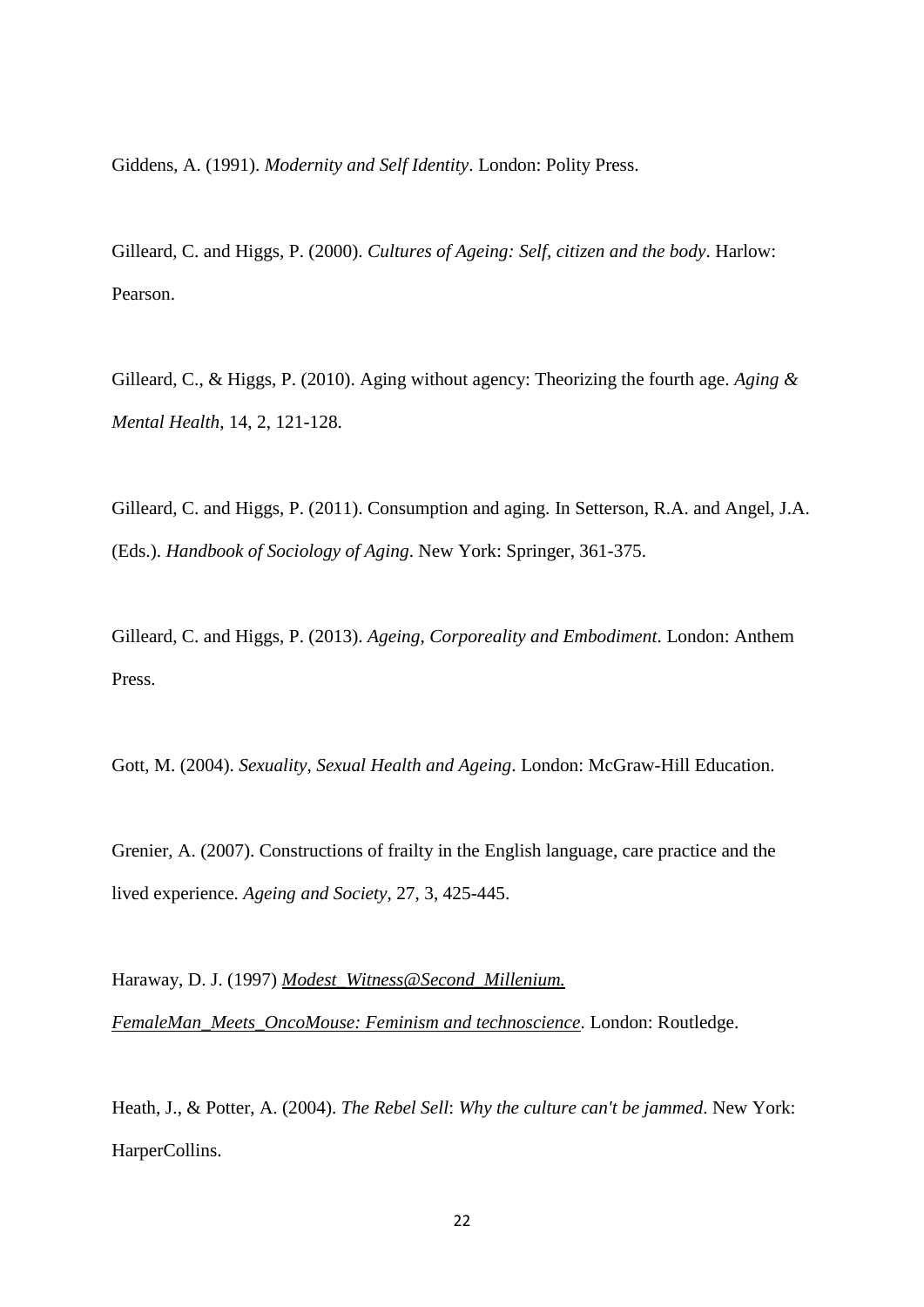Higgs, P., & Gilleard, C. (2015). *Rethinking old age: Theorising the fourth age*. London: Palgrave Macmillan.

Higgs, P. and Jones, I.R. (2009). *Medical sociology and Old Age. Towards a sociology of health in later life.* London: Routledge.

Hodkinson, P. (2013). Spectacular youth cultures and ageing: Beyond refusing to grow up. *Sociology Compass*, 7, 1, 13-22.

Isopahkala-Bouret, U. (2015). Graduation at age 50+: Contested efforts to construct "third age" identities and negotiate cultural age stereotypes. *Journal of Aging Studies*, 35, 1-9.

Juvin, H. (2010). *The Coming of the Body*. London: Verso.

Latour, B. (2005). *Reassembling the social: An introduction to actor-network-theory*. Oxford: Oxford University Press.

Lewin, A. W. (2008). Age does not matter: Venetian doges in reality and depiction. In *Florence and Beyond: Culture, Society and Politics in Renaissance Italy.* Centre for Renaissance and Reformation Studies, Toronto, 305-17.

Marshall, B. L., & Katz, S. (2012). The embodied life course: post-ageism or the renaturalization of gender? *Societies*, 2, 4, 222-234.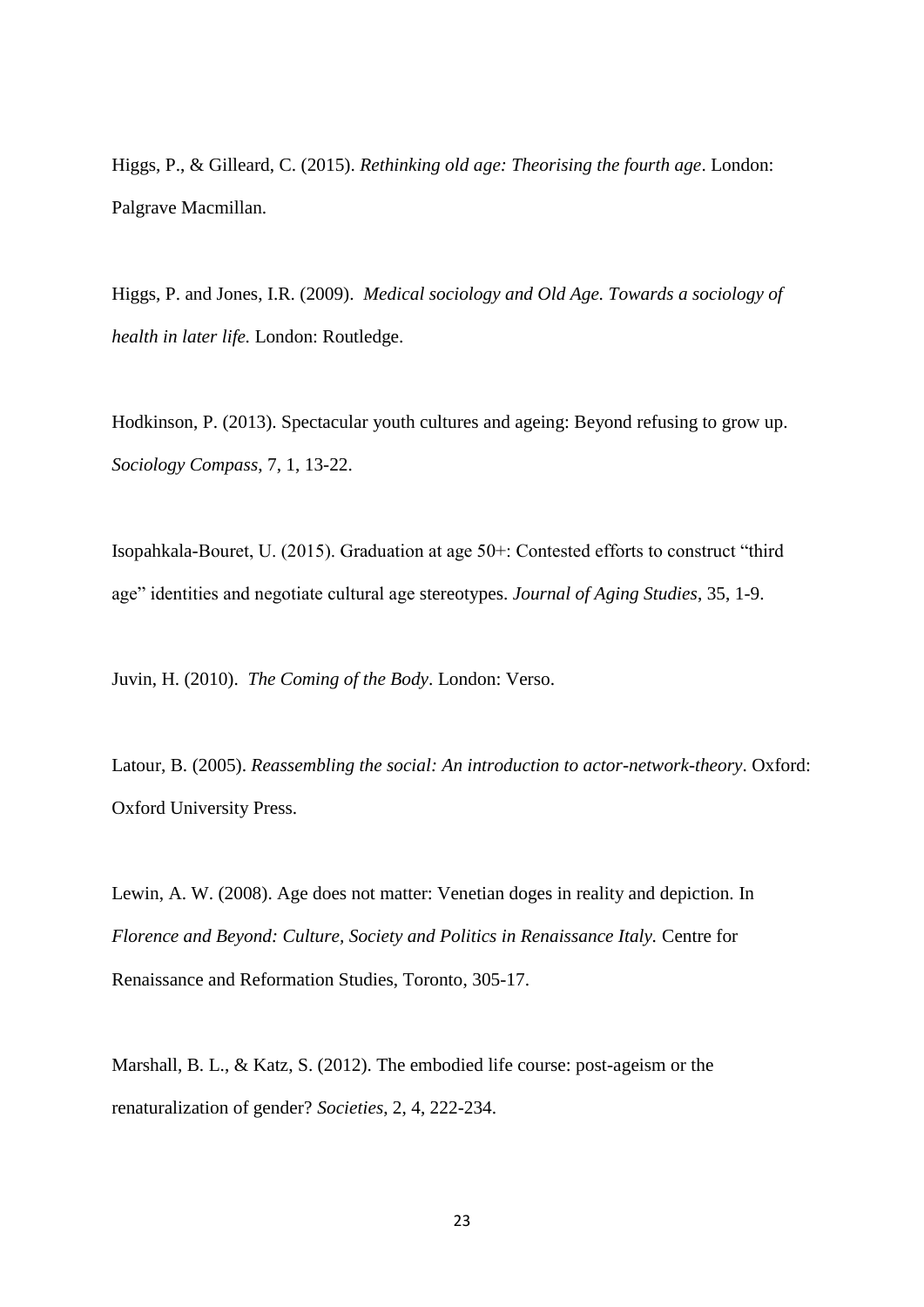Marshall, B. L., & Rahman, M. (2015). Celebrity, ageing and the construction of 'third age' identities. *International Journal of Cultural Studies*, 18, 6, 577-593.

McKee, K. and Gott, M. (2002). Shame and the ageing body in (Eds.), Gilbert, P. and Miles, J. *Body shame: Conceptualisation, research, and treatment*. London, Routledge, 75-89.

Mendes, F. R. (2013). Active ageing: A right or a duty? *Health Sociology Review*, 22, 2, 174- 185.

Moschis, G.P. (2009) Generational marketing in Jones, I.R., Higgs, P. & Ekerdt, D.J. (Eds.). *Consumption & Generational Change: The rise of consumer lifestyles*. London, Transaction Publishers, 149-170.

Phoenix, C. and Orr, N. (2014) Pleasure: A forgotten dimension of ageing and physical activity. *Social Science & Medicine*, 115, 94-102.

Pratt, K. (2007). De vetula: The figure of the old woman in Medieval French literature. *Old age in the Middle Ages and the renaissance: Interdisciplinary approaches to a neglected topic. Fundamentals of Medieval and Early Modern Culture*, *2*, 321-342.

Reynolds, P. L. (1999). *Food and the Body: Some Peculiar Questions in High Medieval Theology* (Vol. 69). Leiden, NL: Brill.

Ricoeur, P. (1992). *Oneself as Another*. Chicago, Chicago University Press.